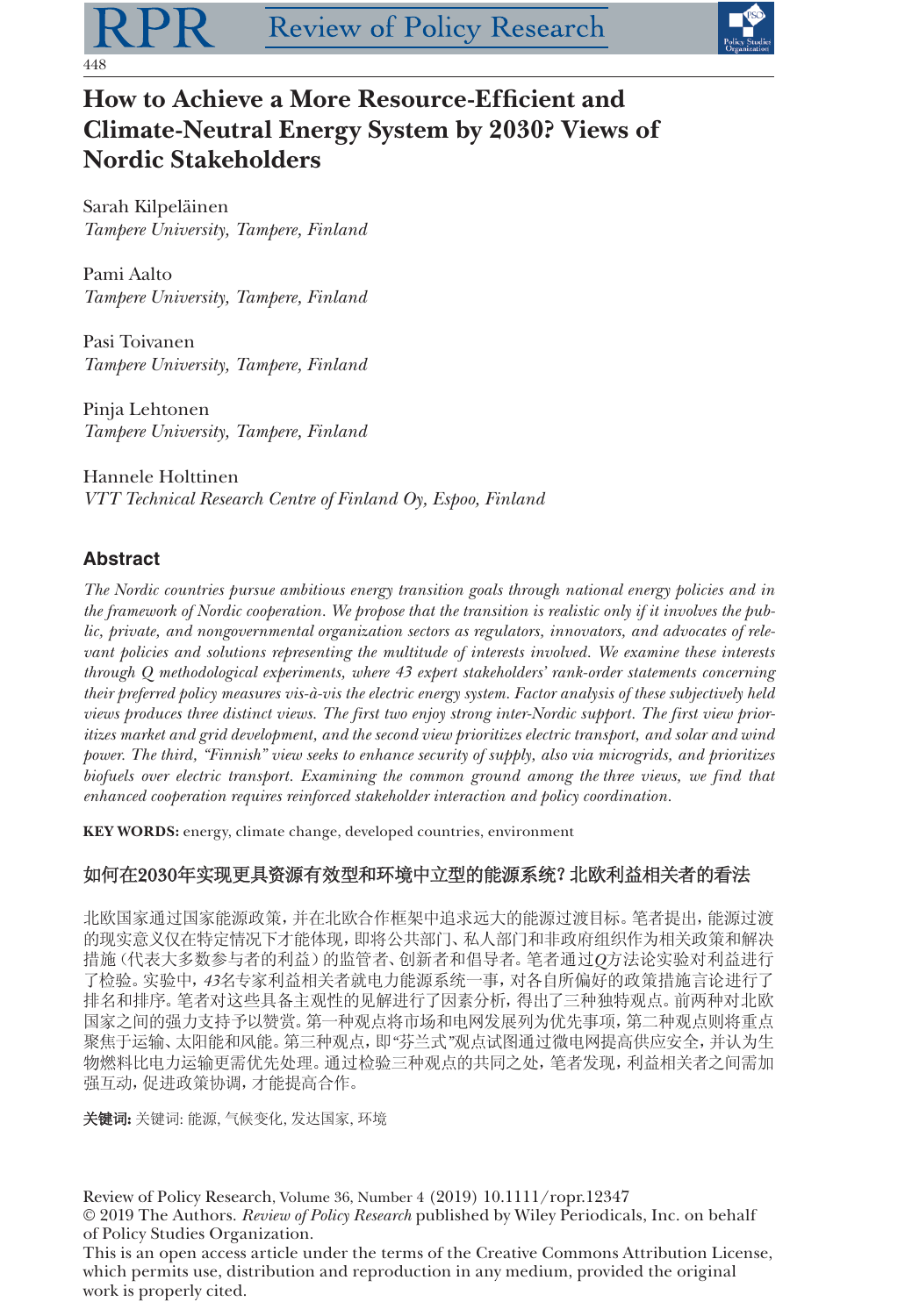# **¿Cómo lograr un sistema de energía más eficiente en el uso de recursos y de clima neutral para el año 2030? Opiniones de los interesados nórdicos:**

*Los países nórdicos tienen ambiciosos objetivos de transición energética a través de políticas energéticas nacionales y en el marco de la cooperación nórdica. Proponemos que la transición será realista solo si involucra a los sectores público, privado y de las ONG como reguladores, innovadores y defensores de políticas y soluciones relevantes que representan la multitud de intereses involucrados. Examinamos estos intereses a través de experimentos de metodología Q, donde 43 partes interesadas expertas clasifican las declaraciones de orden con respecto a sus medidas de política preferidas en lo que tiene que ver con el sistema de energía eléctrica. El análisis factorial de estas vistas sostenidas subjetivamente produce tres vistas distintas. Las dos primeras gozan de un fuerte apoyo inter-nórdico. La primera vista prioriza el desarrollo del mercado y la red, y la segunda, el transporte eléctrico, y la energía solar y eólica. La tercera, la vista 'finlandesa' busca mejorar la seguridad del suministro, también a través de microrredes, y prioriza los biocombustibles sobre el transporte eléctrico. Al examinar el terreno común entre los puntos de vista, encontramos que una mayor cooperación requiere una interacción reforzada de los interesados y la coordinación de políticas.*

**PALABRAS CLAVE:** Palabras Clave: energía, cambio climático, países desarrollados, medio ambiente

# **Introduction**

**W**e scrutinize how to further energy transitions by considering the Nordic region.1 The Nordic countries seek a 100% decarbonization of their energy systems by 2050 whereby 85% would be carbon-free production, with the remaining 15% covered by carbon credits (Nordic Energy Research & IEA, 2013, p. 8). As part of the European Union (EU), Denmark, Finland, and Sweden are committed to a 32.5% increase in energy efficiency, a 32% share for renewables, and a 40% reduction in greenhouse gas (GHG) emissions by 2030 (European Commission, 2018a, 2018b). Norway shares the 40% target for emission cuts. The Nordic states also conduct joint R&D on sustainable energy and seek to enhance their energy cooperation, having commissioned an independent report to this end (Ollila, 2017). The Nordic system operators, together with their Baltic counterparts, own the Nord Pool joint electricity market, where over two-thirds of the trade volume is renewably generated power, and they, too, seek to enhance their cooperation (Statnett, Fingrid, Energinet.dk, & Svenska Kraftnät, 2016). Moreover, each of the four Nordic states has national renewable energy and GHG emission reduction targets (Table 1).

We emphasize that these policy targets pushing forward the Nordic energy transitions on the EU, regional, and national levels are fundamentally political (see also Hoppe, Coenen, & van den Berg, 2016, p. 22; Kuzemko, Lockwood, Mitchell, & Hogget, 2016). This is not to say that they are arbitrary; each target is usually based on some scenario work or modeling of the energy system (e.g., Nordic Energy Research & IEA, 2013, 2016). Rather, the targets are political as they convey a negotiated percentage, intended to be the outcome of a series of more precise policy measures and instruments designed to support various part solutions, many of which are yet to be adopted. While some features of the existing energy systems will remain unchanged until the 2030s and beyond—such as large hydropower plants in Norway, Sweden, and Finland, and also most of the nuclear power capacity in Finland and Sweden—a plethora of options exists for developing the energy system. The policy challenge we aim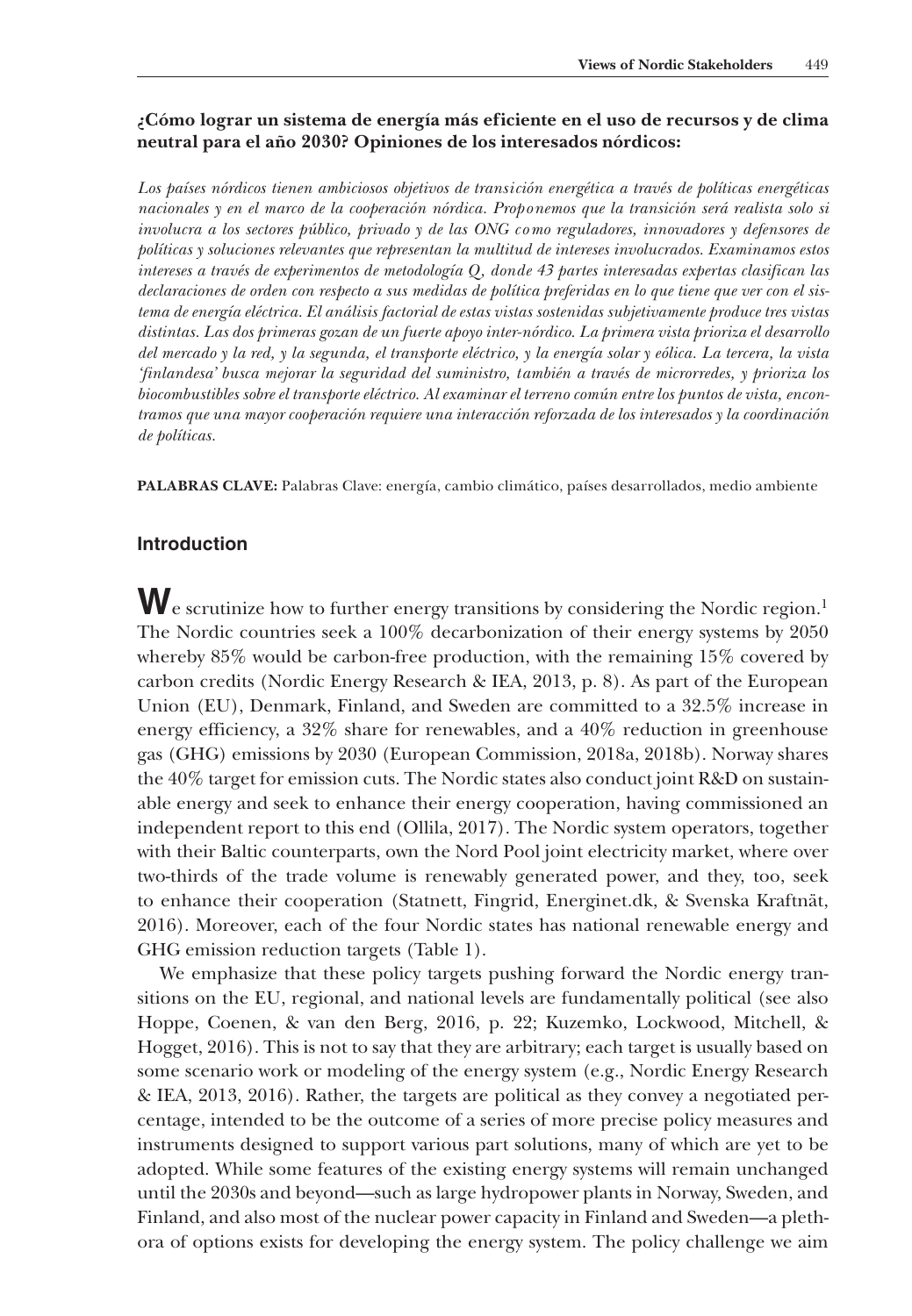|                                                                 | Denmark                                                                             | Finland                                                                                                                       | Norway                        | Sweden                                                     |
|-----------------------------------------------------------------|-------------------------------------------------------------------------------------|-------------------------------------------------------------------------------------------------------------------------------|-------------------------------|------------------------------------------------------------|
|                                                                 |                                                                                     |                                                                                                                               |                               |                                                            |
| Share of renewable<br>energy sources                            | 2020: 30%; and 50% of<br>electricity from wind                                      | 2020: 38%                                                                                                                     | 2020: 67.5%                   | 2020: 50%<br>(achieved)                                    |
| (RES) in final<br>energy<br>consumption<br>$(2020 - 40)$        | power; 2035: 100% of<br>electricity and heat<br>from RES                            | $2030$ : over $50\%$ (incl. peat)                                                                                             |                               | $2040:100\%$ of<br>electricity<br>from RES <sup>b</sup>    |
| National emissions<br>reduction<br>$t \text{argets}^{\text{a}}$ | $2020:40\%$ reduction in<br>total emissions vs.<br>1990; 2050: carbon<br>neutrality | 2045: carbon neutrality<br>(political commitment);<br>$2050$ : at least $80\%$<br>reduction from 1990<br>levels (Climate Act) | 2030:<br>carbon<br>neutrality | $2045:$ carbon<br>neutrality<br>(political)<br>commitment) |

**Table 1.** Nordic Renewable Energy and Emission Reduction Targets

*Sources:* Government of Denmark (2011), Ramöverenskommelse (2016), Government of Finland (2016), EEA (2016), and Norwegian Ministry of the Environment (2007).

aIncludes own reductions and offsetting with international investments.

bDoes not exclude nuclear power.

to address in this article concerns which measures to combine to effectively meet the transition targets. Because several stakeholders are involved (Hess, 2014, p. 279; Petit, 2017, p. 170), this often means "second-best" choices anticipating the institutional constraints or possible market failures involved (e.g., Hübler, Schenker, & Fischer, 2015). Here, our contribution pertains to the roots of the institutional constraints as we examine which combinations of policy measures the key stakeholders prefer. Such combinations would thus serve best as a basis for enhancing Nordic cooperation.

Policy makers need to decide which new renewable resources to prioritize—biomass, wind, solar, geothermal, or other—to fill the emerging gap when production based on fossil fuels inevitably diminishes. While *ex ante* evaluation of such policy choices can help to reach decisions, policy makers inevitably encounter resistance on the part of interest groups, industries, and incumbent energy producers affected by the changes (Andrews-Speed, 2016; Hess, 2014; see next section). In the distribution sector, decision makers will have to judge whether transferring to new locally available renewable resources presupposes a more decentralized system of electricity and heat provision and how much smarter it has to be to better link production at various sites, both large and small, with the changing needs of consumers. In the consumption sector, many technological solutions already exist to improve energy efficiency (Fawkes, 2013, p. 83); according to one estimate, on a global scale up to 21% of total primary energy could be saved this way (Petit, 2017, p. 164). However, because energy policy has traditionally focused on the production sector, the rich prospects of expediting change in the distribution and consumption sectors remain underutilized. In the field of climate policy research, a related argument holds that emission reduction policies need to focus on both the production and consumption ends (Mundaca, Román, & Cansion, 2015). With this insight, we seek to shed light on relevant combinations of policy measures regarding the whole energy system since its different parts are interdependent; in the case of electricity in particular, which is not easily storable, matching production and consumption is crucial. Here, we accept how uncertainty, complexity, and cross-sectoral linkages affect energy policies (Aalto, 2008; cf. Burkett et al., 2014, pp. 176–182).

This systemic, yet open and political nature of energy transitions, means that many existing interest structures, business models, and patterns of energy use and behavior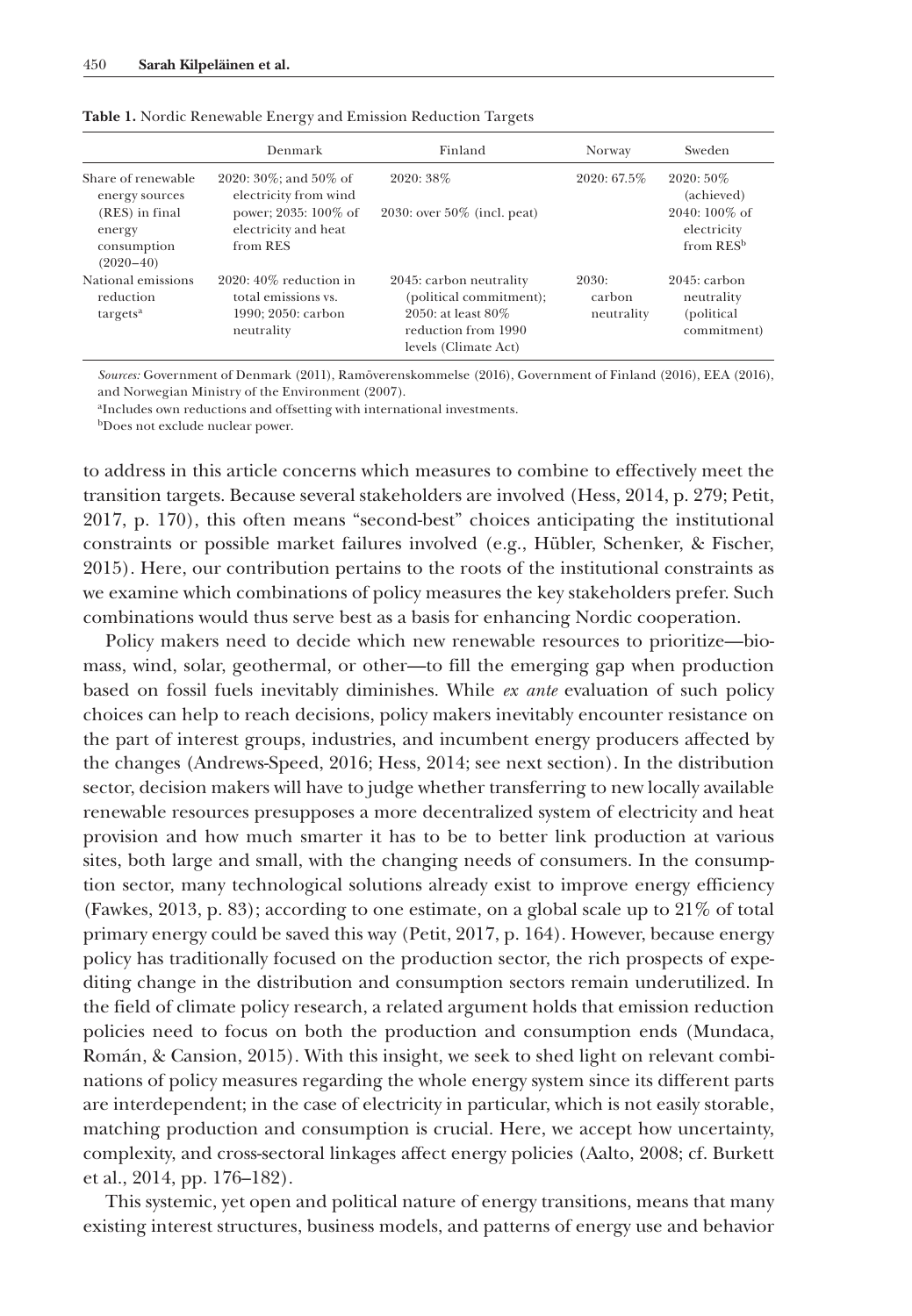within the society must adapt to the realities of transition. This for its part means that any realistically implementable energy policies require the support of stakeholders (Hoppe et al., 2016, p. 22; Schmid, Knopf, & Pechan, 2016). Research on science, technology, and environmental (STE) issues in the field of energy policy—such as research on sociotechnical systems in energy transitions, regimes, and institutional approaches—stresses the involvement of the whole society (Araújo, 2014; Geels, 2002; Moe, 2015). In a word, the field of affected stakeholders widens.

This widening field of stakeholders presupposes more attention to the human interface of energy transitions (Burkett et al., 2014, pp. 180–182). In this article, we cover new ground to this effect by examining the subjective views of public authorities, energy companies, and NGOs in the four Nordic states, and the clustering of opinion among them. Since these groups are crucial for mobilizing the resources to achieve the energy targets set, we seek to identify those policy measures and solutions on which they agree, regarding the production, distribution, and consumption sectors of the system. Our analysis covers cross-national issues, considering the interdependencies between the energy systems of the four countries—including trade in fuels and electricity necessary for balancing off hourly and seasonal mismatches in production and consumption. Some of the emerging measures and solutions are well known in expert circles, but we propose that establishing such support is a crucial task of confirmatory research. Otherwise, there will be few regulators, innovators, advocators, and early adopters necessary for a transition needing wide-ranging societal involvement. Alongside this, we conduct exploratory research outlining support for policies and solutions that are not yet much discussed in national energy strategies or in Nordic cooperation. By linking the subjective views of key stakeholders with the foreseen range of policy choices and technological solutions, we can alleviate the inherent uncertainty of energy transitions (Sovacool, 2017), without reducing it to a simple question of either politics, economics, or technology, and enhance regional policy integration.

The interdisciplinary research agenda that we propose has some parallels with the recent literature advocating social scientific approaches to the study of energy transitions alongside the more established technological and economic disciplines. This wider framing of energy studies will enable us to better understand how the current energy transitions pervade society (Sovacool, 2014, 2015; Spreng, 2014; Spreng, Flüeler, Goldblatt, & Minsch, 2012), including both material and social dimensions (Wong, 2016). At the same time, we strive to keep policy needs at the center of our analysis, considering how, for example, the research on sociotechnical systems has paid less attention to political actors and institutions than to the roles of companies and societal actors (Andrews-Speed, 2016; Kuzemko et al., 2016; Lockwood, Kuzemko, Mitchell, & Hogget, 2016). Overall, our approach systematically links the future expectations of actors with the social and material features policy making must take into account (Chernoff, 2005).

Our enquiry focuses on environmentally sustainable energy transitions (Hess, 2014) driven by efforts to improve resource efficiency and climate neutrality. By resource efficiency, we refer to actions extracting more outputs from a smaller amount of resources (UNEP, 2011); defined this way, resource efficiency also includes energy efficiency. By climate neutrality, we refer to a situation where human actions have zero effects on climate change.<sup>2</sup> In addition, we stress how sustainable energy transitions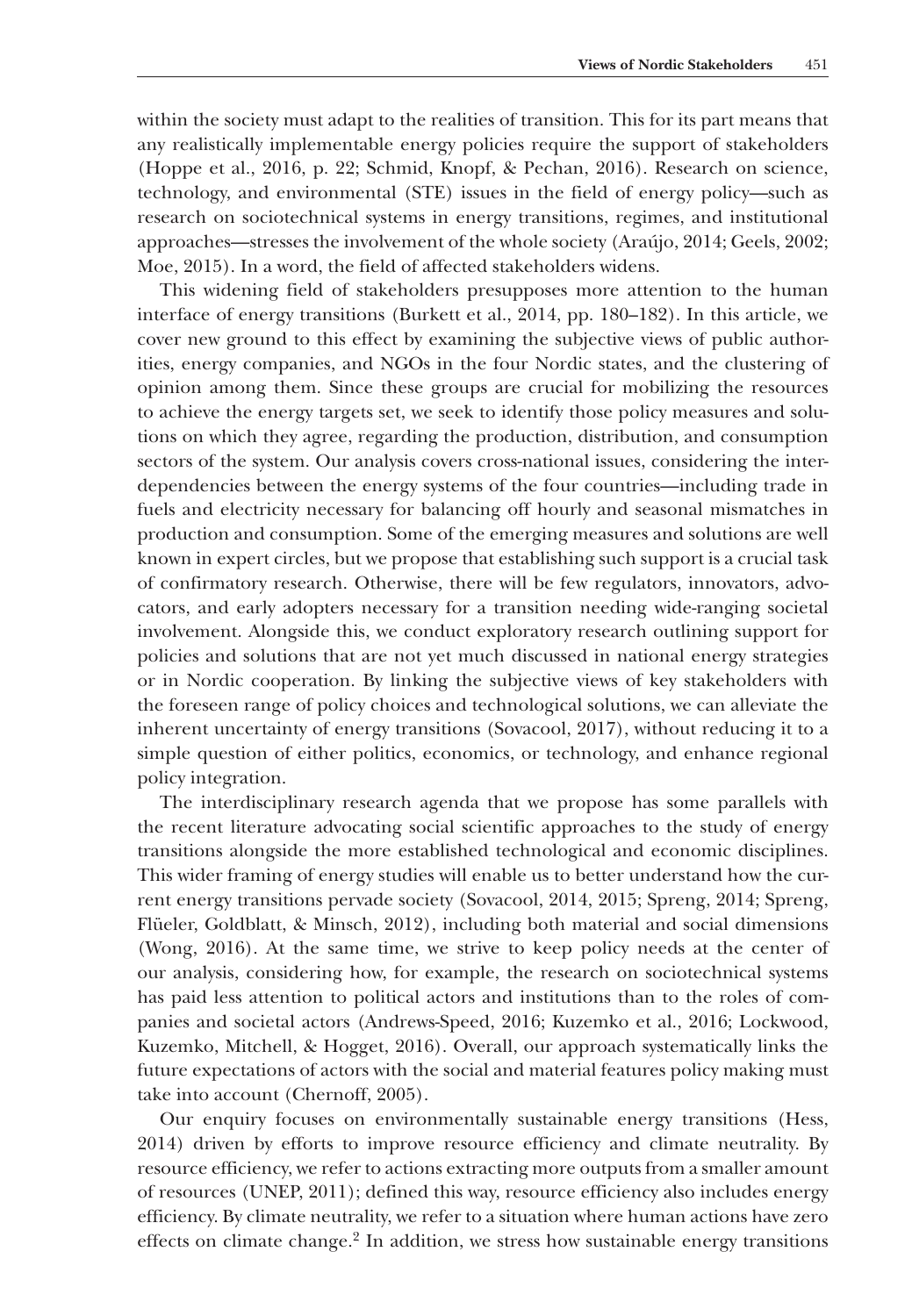are driven, and sometimes, impeded, by several further interests (Patwardhan et al., 2012) within a society, pertaining to R&D, markets and prices, energy business, and security. This is potentially a very wide policy agenda that we for practical purposes delimit in three ways in this article. First, we focus on the electric energy system, including the use of electricity in the transport and building sectors, where the Nordic states themselves foresee great transition potential (Nordic Energy Research & IEA, 2013). Nevertheless, alternatives to electrification, including biofuels and carbon capture and storage (CCS) measures, also warrant some consideration. Second, we cannot delve deep into the wider literature on the energy/climate policy interface, on which environmentally sustainable energy transitions ultimately hinge. Third, our enquiry predominantly covers policy measures and solutions, while research on the more precise policy instruments remains a crucial task for further research. We will ask the following: (1) In the subjective views of Nordic experts, which solutions to develop a more climate-neutral and resource-efficient energy system by 2030 should be preferred? (2) Is there evidence of any clustering in the views of Nordic experts along stakeholder groups or along national lines that might influence the prospects of the intended transition, including prospects of Nordic cooperation to that end?

We first introduce our approach to stakeholders and then outline the potential of Q methodology for a systematic analysis connecting the subjective views of stakeholders to policy measures and the social and material realities in which they are to be implemented. Thereafter, we discuss the three main divergent views resulting from the Q methodological study and the lines of agreement between them, before concluding.

#### **How to Approach Nordic Stakeholders?**

Despite interlinkages and cooperation in the energy sphere among the Nordic states, most research is country-specific or at best compares two cases. Some of this research assesses the prospects of renewable generation of electricity (and heat) in the Nordic region through wind, solar power, and biomass (Holttinen, 2004; Nordic Energy Research & IEA, 2016; Salomon Popa, Savola, Martin, Fogelholm, & Fransson, 2011). Some studies focus specifically on wind power permitting (Pettersson, Ek, Söderholm, & Söderholm, 2010), and some focus on how the Nordic transmission system can cope with the increase in variable renewable generation, especially wind (ENTSO-E, 2018; Farahmand, Jaehnert, Aigner, & Huertas-Hernando, 2015). Further studies examine how political actors, consumers, and households participate in the transition (Ratinen & Lund, 2015). Sovacool (2017) probes the technological contingencies, political contestations, and social justice implications of the Nordic energy transitions including their implications for the labor market and the accompanying social barriers to the proliferation of smarter systems, such as lack of knowledge or financial resources. Aalto, Jaakkola, Järventausta, Oksa, and Toivanen (2017) note the several stakeholders affected and path dependencies needing to be broken for the Nordic 2030 targets to become reality.

Differing stakeholder interests may also be functional. A case study on the Danish hydrogen sector argues that stakeholder conflicts may prompt more experimentation and competition among technologies, increasing their resilience (Andreasen &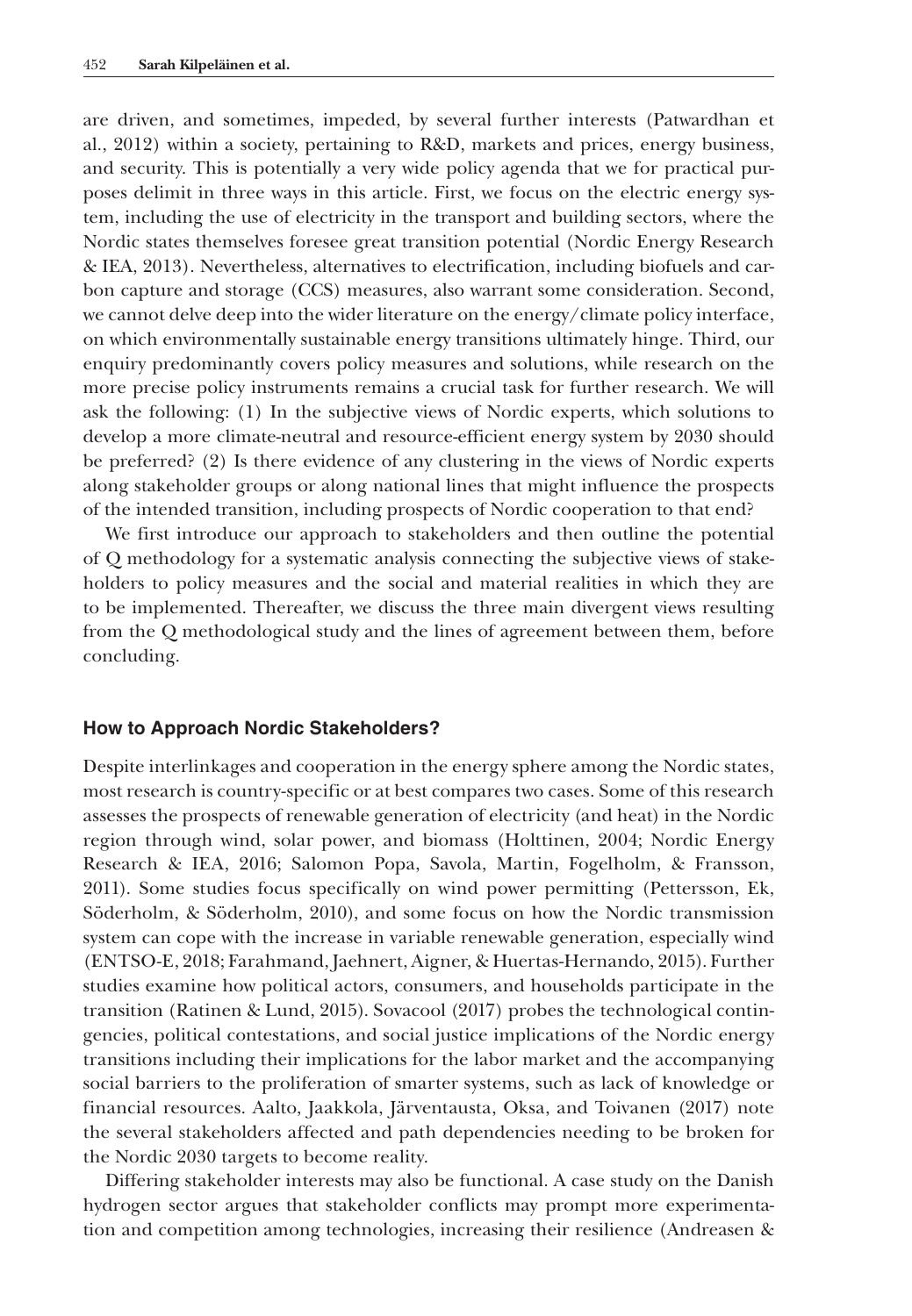Sovacool, 2014), yet in the case of Sweden, diverging stakeholder interests hamper the development of the electricity grid while inter-Nordic and wider cooperation would be necessary to achieve a decarbonized Nordic power system by 2050 (Tenggren, Wangel, Nilsson, & Nykvist, 2016).

However, only few studies with a comparative or a wider Nordic focus move beyond the energy system as such to analyze explicitly and empirically the role of stakeholders or interest groups in energy transitions. We know that in Denmark the wind power industry and a variety of local actors developing wind power and a more decentralized energy system form a powerful group impervious to government efforts to digress from this transition path (Eikeland & Inderberg, 2016). In Norway, the oil and gas sector has a vested interest in CCS as the best decarbonization measure (Moe, 2015). The connection between Norwegian electric vehicle (EV) policies and the role of user imaginaries in shaping practices and anticipating the societal embeddedness of technology have been highlighted (Ryghaug & Toftacker, 2016). In Finland and Sweden, the significant energy-intensive heavy industries shape the energy system and traditionally prioritize low energy prices. Among these, the forestry sector entails a priority for bioenergy (Ruostetsaari, 2010, pp. 151–153), despite the officially declared principle of technology neutrality (Government of Finland, 2016).

We contribute to this emerging literature on the role of stakeholders in energy transitions (Mielke, Vermaßen, Ellenbeck, Fernandez Milan, & Jaeger, 2016) by offering a wider Nordic focus and by paying attention to the subjective roots of issues of acceptance and support for different combinations of policy measures. Stakeholders are especially important in the Nordic states, given their egalitarian and corporatist political traditions accentuating participation and interest group consultation. Here, we expand previous Q methodological work analyzing the views of Finnish stakeholders (Toivanen et al., 2017) by including further stakeholders from Denmark, Norway, and Sweden. Finnish stakeholders, however, are still deliberately overrepresented; of the four countries, Finland faces the greatest transition challenges. In the production sector, Finland has less hydropower than Norway or Sweden and lower investment in wind power than in Denmark. In the consumption sector, Finland has until recently introduced fewer policy measures than Denmark, where attention to energy consumers is well established and citizens as well as cooperatives have long been owners of energy production facilities (Eikeland & Inderberg, 2016). However, Finland's 2030 energy strategy (Government of Finland, 2016) introduces a more holistic approach vis-à-vis the energy system, referring to flexibility, smart networks, cleaner transport, and to citizens and consumers.

Finland is also different owing to its significant electricity imports—22.3% of electricity consumption in 2016, mostly from the Nord Pool market (Energiateollisuus, 2017). In addition, Finland imports electricity, coal, oil, natural gas, and nuclear fuel from Russia. In 2015, the share of Russian imports in final energy consumption was 45% (Tilastokeskus, 2016). Consequently, Finland seeks to increase the share of domestically produced energy to over 50% of consumption by 2030 (Table 1). Realizing this target alongside, the decarbonization aim is challenging. Thus, the extra weight on the case of Finland enables us to better analyze the complexity of the transition where decarbonization targets merge with security of supply and other targets (Aalto et al., 2017; Edberg & Tarasova, 2016).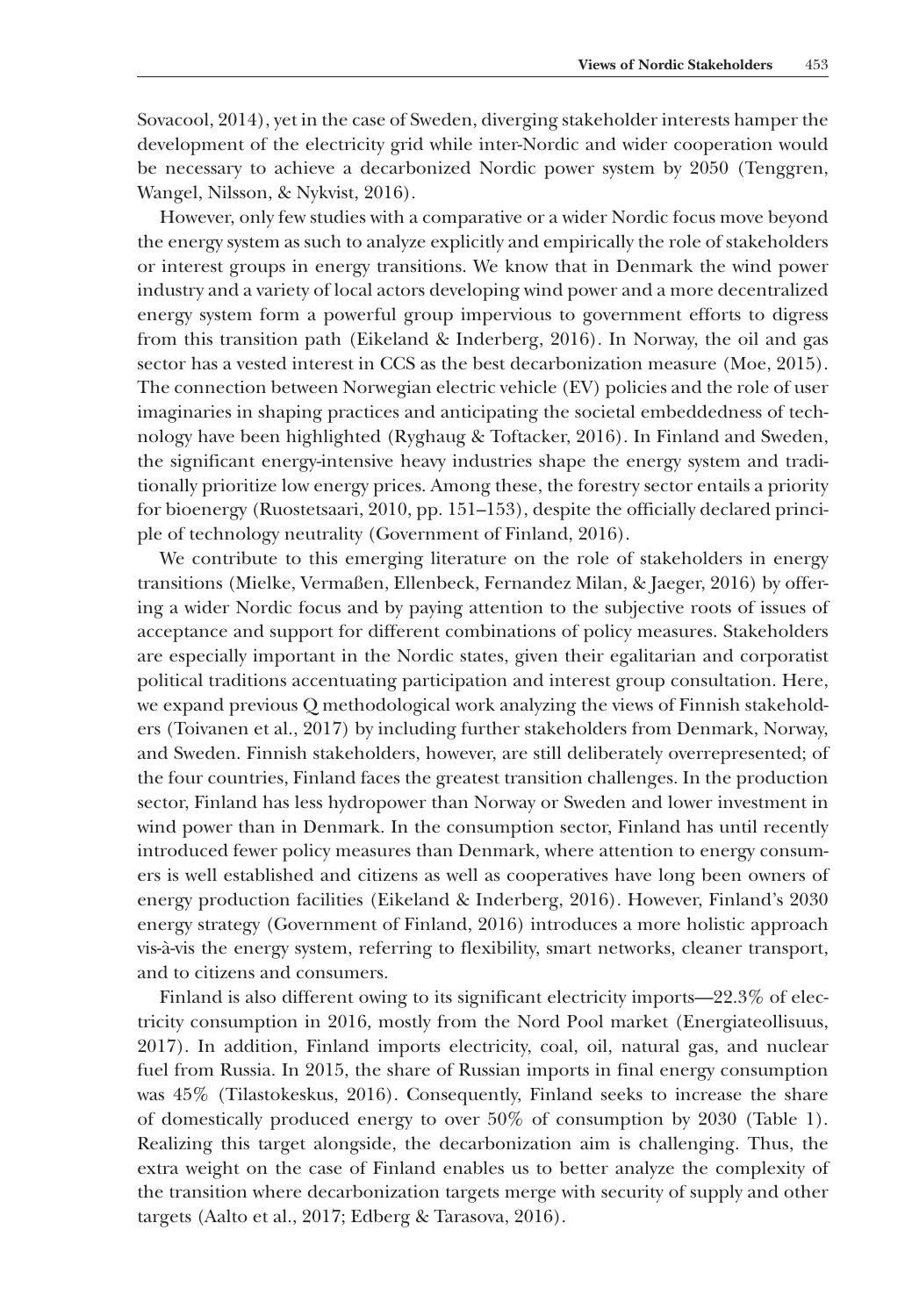Our approach to the Nordic stakeholders of the energy system draws on institutionalist approaches (Andrews-Speed, 2016; Moe, 2015), meaning that we assume a multitude of interests extending deep into the structures of society, shaping the views of the stakeholders in the public sector, energy companies, and NGOs (also Hoppe et al., 2016). These interests are more generic than the vested interests of stakeholders' vis-à-vis certain solutions such as wind power in Denmark, CCS in Norway, and biomass in Finland. The generic interests include not only the key focus on resource efficiency and climate neutrality, but also further interests such as research and development capacity building; competition and energy market development, including prices; and energy business, including its wider socioeconomic effects on employment and taxation, and security of supply (Figure 1; Aalto et al., 2017; Toivanen et al., 2017).

#### **Methodological Solutions and Material**

#### *Stakeholder Views in Energy Research*

Most research in this field favors case study methods, for example, frame analysis (Edberg & Tarasova, 2016), while survey and interview techniques are commonplace. For example, Elgin and Weible (2013) administered an online survey to investigate climate and energy issues in Colorado. Gulbrandsen and Christensen (2014) used interviews to study EU legislation intended to reduce carbon emissions from cars. Schmid et al. (2016) synthesized existing studies on the German case, finding the views of stakeholders and the institutional competition among them is key to the choice on whether to develop the electric energy infrastructure toward a more decentralized or centralized, all-European direction.

Analyzing subjective views with the help of Q methodology is useful both with regard to policy formulation and with regard to implementation since it helps to



**Figure 1.** Stakeholders and Interests vis-à-vis the Nordic 2030 Energy Policies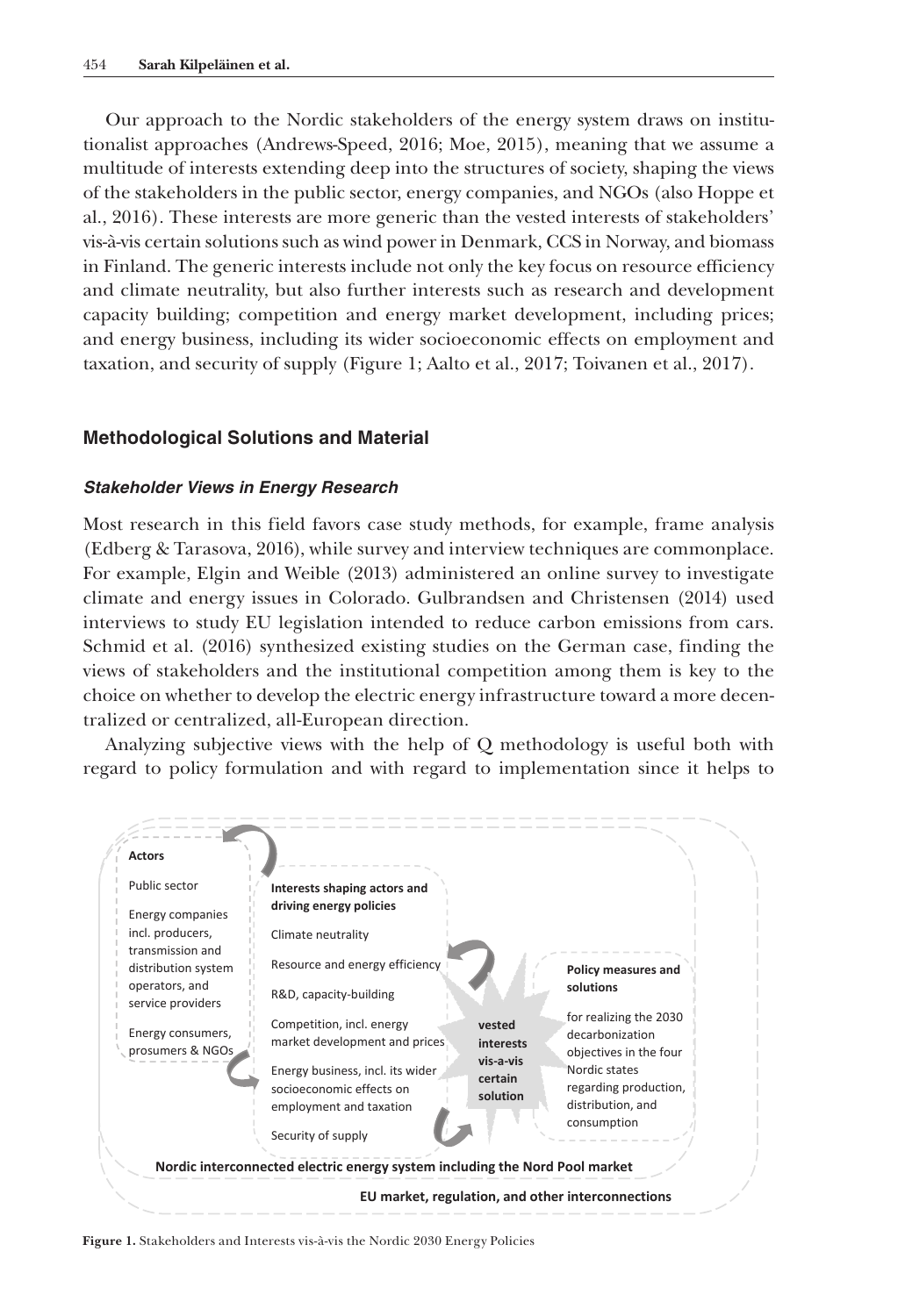develop policies that make sense to the stakeholders affected and as such have potential to be eventually accepted and adopted. Q methodology offers rich prospects for the respondents to express how they view, compare, and prioritize different policy measures in relation to one another, as opposed to survey research, where response categories are predefined and the respondents typically not encouraged to prioritize similarly. Compared to interview techniques, Q methodology enables us to compare the views of stakeholders more systematically (Robbins & Krueger, 2000). In Q methodology, human subjectivity means enabling respondents to communicate their point of view comprehensively, making it a self-referential concept (Brown, 1980; McKeown & Thomas, 1988; Stephenson, 1953).

Q methodology can powerfully elicit any diverging views held by stakeholders. This is vital in the field of energy transitions, where vested interests in existing solutions, resistant to change, need to be overcome (Moe, 2015). At the same time, Q methodology can elucidate the common ground among the stakeholders. This is valuable not only in a national context but also in our Nordic case, given the interdependencies in the Nordic energy systems and their aim of reinforcing energy cooperation (Ollila, 2017; Statnett et al., 2016). The ability to point at the common ground is also valuable in the European context, given that the European Commission's (2017) "winter package" proposes regional coordination of national energy and climate plans as a major mechanism for achieving the EU level energy targets. Such regional coordination is best focused on areas where common ground demonstrably exists.

Previous applications of Q methodology in the field of energy transitions have helped to elucidate stakeholder discourses on electricity transmission line siting in the UK, to clarify the grounds for policy making (Cotton & Devine-Wright, 2011). Cuppen, Breukers, Hisschemöller, and Bergsma (2010) use Q methodology to facilitate stakeholder selection, concluding it helps to capture a more diverse group of stakeholders. Cuppen (2012) also applies Q methodology to evaluate learning in stakeholder dialogues.

#### *Material*

Our method starts with a survey of existing studies. Q methodology first entails compiling a large amount of textual material including existing studies, scenarios, reports, policy documents, and the like, and arranging it into a structured sample of statements. The statements are then administered to a group of stakeholders in faceto-face experiments allowing researchers to focus on subjective perceptions and to uncover the range of perspectives held regarding the topic interest.

Each Q methodological study follows an established set of steps resulting in the extraction of well-defined, distinctive views from the debate on the topic (Brown, 1980; Stephenson, 1953; Watts & Stenner, 2012). The first step is to compile the Q sample, which models the domain of subjectivity of interest to us—the debate on the Nordic 2030 energy policy measures and solutions—in the form of a well-selected set of statements. For this purpose, we used reports, studies, and scenarios on the energy system published by the key stakeholders in the public, energy industry, business, and NGO sectors as well as existing academic studies (Toivanen et al., 2017). The selection of statements from the material was guided by a two-dimensional heuristic model of the debate on the development of the energy system (see Table 2). The first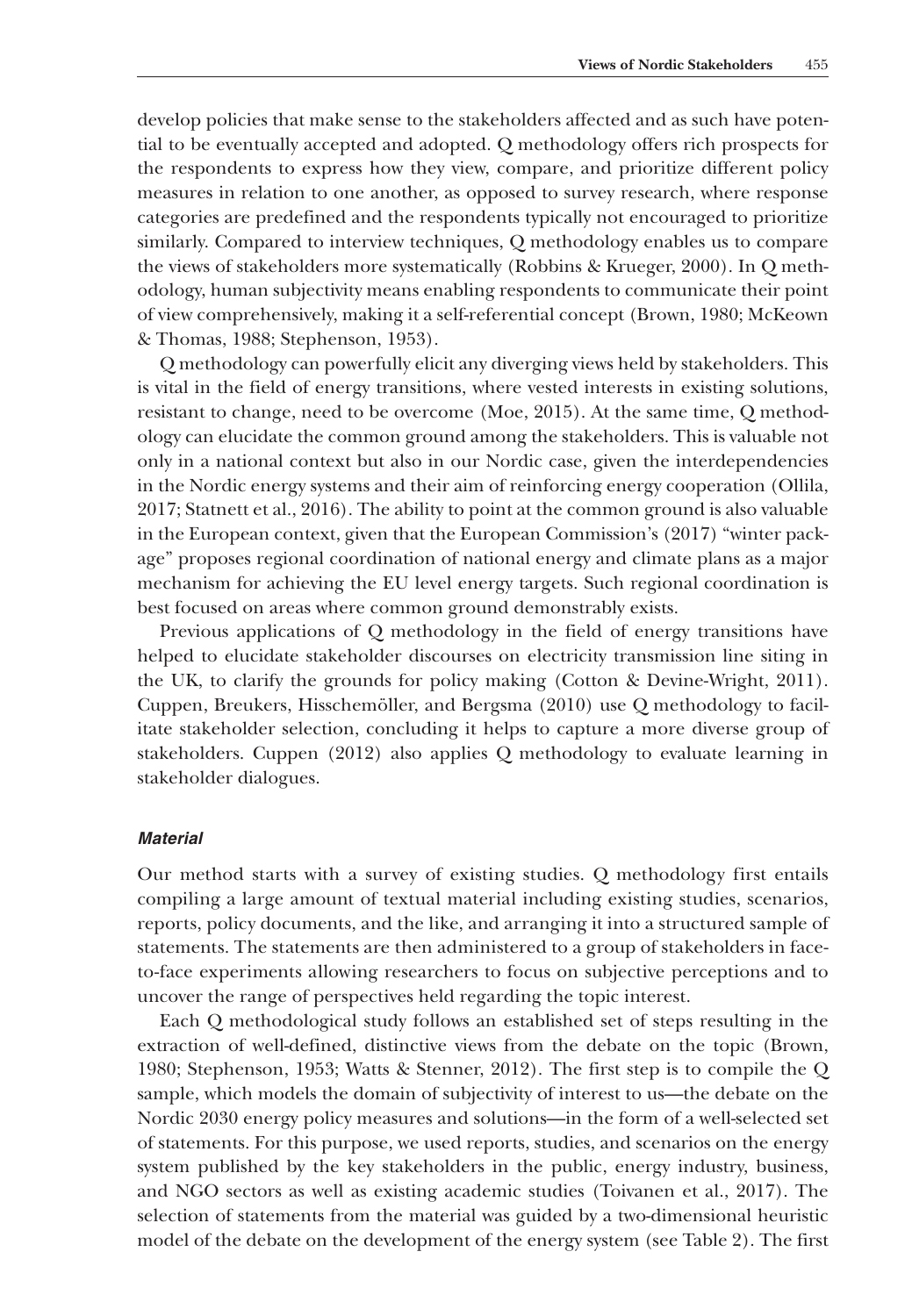|                                                   | Interests vis-á-vis the Electric Energy System |                       |                                   |  |  |  |
|---------------------------------------------------|------------------------------------------------|-----------------------|-----------------------------------|--|--|--|
| Component of the Electric<br><b>Energy System</b> | a. Resource and Energy<br>Efficiency           | b. Climate Neutrality | c. Further Interests <sup>a</sup> |  |  |  |
| A. Production                                     | Aа                                             | Аb                    | Aс                                |  |  |  |
| <b>B.</b> Network                                 | Ba                                             | Bb                    | Bс                                |  |  |  |
| C. Consumption                                    | Ca.                                            | CЪ                    | Cc                                |  |  |  |

**Table 2.** Heuristic Model of the Energy Debate Used in Statement Selection

aR&D and capacity building, competition, including energy market development and prices, energy business including its wider economic effects on employment and taxation, security of supply.

dimension of the model focuses on the interests expressed by the stakeholders' vis-àvis the development of the electric energy system (Figure 1). The second dimension of the model covers preferred policy measures and solutions regarding the production, network, and consumption sectors of the electric energy system, ensuring that none of these sectors is overrepresented in the sample of statements. In this way, we sought to ensure the selected statements would cover the demands the main actors and stakeholders have vis-à-vis the various parts of the system. Through the elimination of overlap between statements from the initial sample of 425 statements, a final statement sample, the Q set, of 48 statements covering each cell of the theoretical model was extracted.

The next step is the  $Q$  sort, which is the result of the respondent interacting with the statements by sorting or rank-ordering them onto a predefined sorting grid (see Figure 2). Q sorts were conducted with 43 respondents from the Nordic countries (see the Appendix). This number is reasonably high for Q methodology which as an intensive technique works best with small numbers (Brown, 1980; Watts & Stenner, 2012), especially given that the respondents represent the relatively limited group of senior experts in relevant Nordic ministries; business associations with an interest in energy, some of which have a vested interest in certain solutions; energy companies; or NGOs. The group of respondents also covers different modes of energy production, as well as the distribution and end-use sectors, thereby adequately reflecting the various vested interests discernible in the Nordic context. Business actors are slightly overrepresented owing to their centrality to the development of any future infrastructures and technologies. To form the respondent group, we expanded our previous work on Finnish stakeholders (Toivanen et al., 2017). The face-to-face Q sorts in Finland were conducted in spring–summer 2016 ( $n = 25$ ), and the Q sorts in Denmark, Norway, and Sweden were conducted during January and February 2017 (*n* = 18).

To create a Q sort, respondents received the Q set of 48 statements printed on business card-sized cards. They were instructed to sort the statements in a continuum from +5 (most agree) through 0 (neutral) to −5 (most disagree), with the completed sorts representing their organizations' viewpoints on how to develop the electric energy system on the way to 2030.

Postsorting interviews were also conducted with all 43 respondents, consisting of open-ended questions on the Q sorts they had produced. In these interviews, the respondents critically reflected on the statement set as whole, elaborated on the way they sorted the statements, and on any further topics.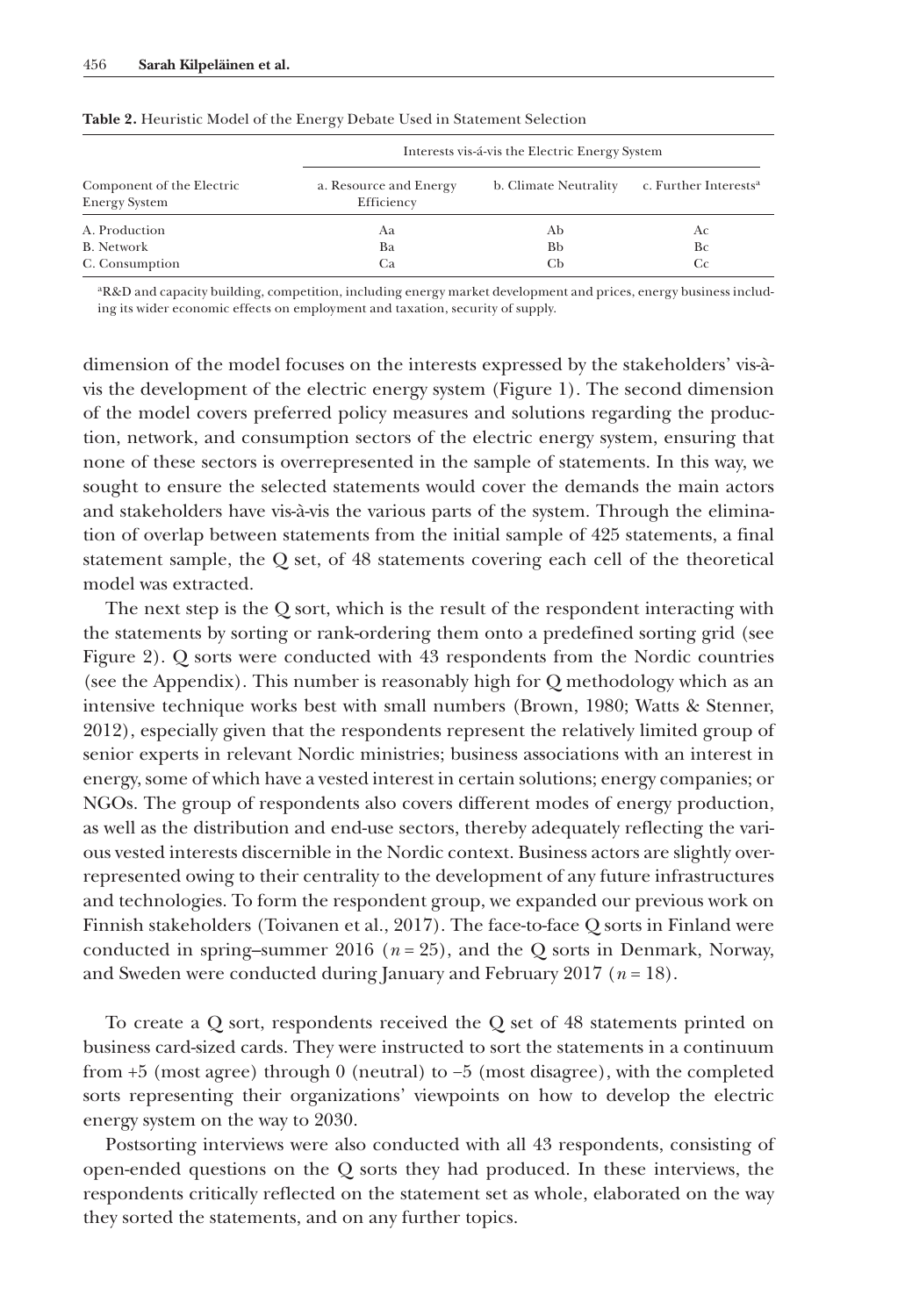| - | $\sqrt{2}$<br>- - - | $\overline{\phantom{a}}$ | ◢<br>- - 1 |  | ∍ |  |  |
|---|---------------------|--------------------------|------------|--|---|--|--|
|   |                     |                          |            |  |   |  |  |
|   |                     |                          |            |  |   |  |  |
|   |                     |                          |            |  |   |  |  |
|   |                     |                          |            |  |   |  |  |
|   |                     |                          |            |  |   |  |  |
|   |                     |                          |            |  |   |  |  |

**Figure 2.** Q Sorting Grid

The completed Q sorts were then factor analyzed in order to identify similarities between Q sorts. After examining several possible factorial solutions, we selected a three-factor solution explaining  $44\%$  of the study variance.<sup>3</sup> Each factor has a sufficient number of participants loading on it significantly, thus defining the factor or viewpoint (see the Appendix). Factor analysis also served to identify statements that form lines of agreement regardless of which factor a respondent loads on. Each factor was given a name conveying the topics central to it, thereby capturing the main content of the respective factor narrative.

# **Results and Discussion**

In this section, we introduce and interpret the three factors extracted from the Q sorts of the respondents, expressing three distinct views, while we also analyze the common ground among the stakeholders we examine.

#### *View 1: Market and Grid Solutions at the Center of Development*

Factor 1 explains 15% of the variance among the respondents' Q sorts. Nine participants load significantly on this factor. The view the factor conveys finds support across participants from the public, private, and NGO sectors alike and from all four Nordic countries. The main interest underpinning this view pertains to competition. Respondents loading high on this factor<sup>4</sup> stressed the market as the cornerstone of the electric energy system and relevant grid solutions constituting the physical infrastructure for the market to function properly.

To achieve a market-based energy transition, the respondents highlighted the need for flexibility of demand, market pricing, and the "polluter pays" principle. Respondents stressed that this market-based development should take place within a regulatory framework promoting innovation and new solutions (13 Dk). Competition in electricity production among different resources is vital for this view. Accordingly, this view does not seek to maximize the use of local (or nationally available) energy resources; resources that are most effectively usable and offer most gains with respect to climate neutrality should have priority. In practice, this means preference for the cross-border trade of Norwegian and Swedish hydropower, and Danish wind power that are relatively often available in volumes exceeding national consumption. Moreover, the market pricing of electricity is seen as a key component in promoting the flexibility of demand: For example, prices should be allowed to rise in peak demand situations to prompt actors to control their energy consumption. This supports the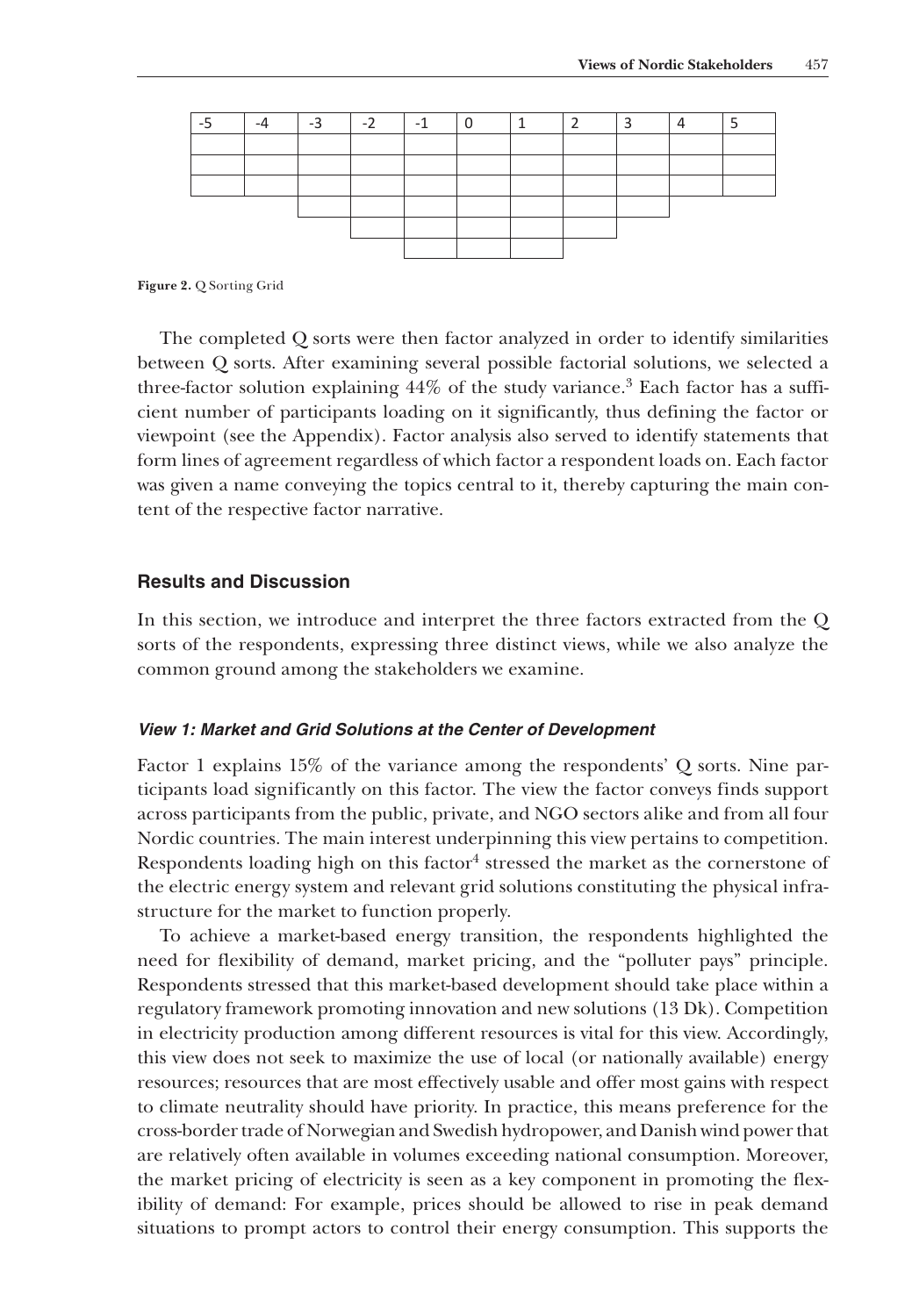recommendation of the Nordic transmission grid operators (TSOs)<sup>5</sup> for higher *maximum* prices (Statnett et al., 2016, p. 22), which are currently limited to €3000/MWh in the day-ahead market. Simultaneously, View 1 prefers to keep *average* prices on a "reasonable" level, in order to support not only competitiveness but also the socioeconomic interests of customers. The market preference also prompted these respondents to treat subsidies with caution, again supporting the views of Nordic TSOs (Statnett et al., 2016 ), owing to how subsidies may prove long-lasting and lead to higher average prices (8 Dk, 5 Swe), yet the positive effects of subsidies on nonmature technologies received mention  $(18 \text{ Nor})$ .<sup>6</sup> The respondents also wanted customers to share the investment risks of low-carbon electricity production (Table 3).

In the postsorting interviews, the respondents frequently spoke of the freedom of markets, linking this to the interest in the wider economic benefits that a well-functioning energy business would create: "I mean, that's more or less that we believe that the market based approach is the best in order to actually get [a] cost efficient electricity system" (5 Swe). The market focus was especially significant given that respondents loading on factor 1 came from each of the four Nordic countries and from different sectors, thus confirming broad-based support for already existing Nord Pool cooperation. However, several recent contributions to the energy transitions literature do not share this market optimism (Andrews-Speed, 2016; Lockwood et al., 2016), proposing that market-based solutions need not only economic incentives, but also ambitious policies (Mundaca & Markandya, 2016; Moe, 2015, p. 236).

A second theme in View 1 was the development of grid solutions, especially eliminating bottlenecks from the electric transmission grid (13 Dk). The Nordic TSOs highlight the economic impact of congested electricity interconnectors, especially affecting connections between Sweden and Finland that need to be reinforced through new investments (Statnett et al., 2016, pp. 44, 45). The importance of grid infrastructure development for the market entry and competitiveness of renewable energy sources also finds support in existing research (Mundaca, Dalhammar, & Harnesk, 2013; Tenggren et al., 2016). By extension, promoting new types of flexible smart grids could support interests in resource and energy efficiency.

However, these respondents were skeptical as to whether microgrids should be part of all this. As of 2019, microgrids are not part of national strategies even though they can enhance the use of local renewable resources. They can also offer resource efficiency gains by means of avoiding expensive cabling into remote villages as microgrids can be power and energy independent of the central grid. Alternatively, they may be connected and disconnected from the central grid to increase the flexibility of the system by managing situations of network congestion and optimizing the supply portfolio (Järventausta, Aalto, Peltonen, Uski, & Valta, in press). Moreover,

**Table 3.** View 1 on the Role of Markets

| Statement                                                                                                       | Rank |
|-----------------------------------------------------------------------------------------------------------------|------|
| Electricity production must be based on <i>competition</i> between solutions of different types and sizes (15)  | (5)  |
| The flexibility of demand must be promoted, but primarily through the market pricing of electricity (37)        | (5)  |
| When building the electric energy system of the future, the increase in the price of energy must be kept        | (4)  |
| reasonable in order to <i>support competitiveness</i> and the well-being and purchasing power of consumers (48) |      |
| The polluter pays -principle must act as the cornerstone of energy and climate policy in order to reduce        | (5)  |
| emissions (11)                                                                                                  |      |

*Note:* (5) = most agree, (−5) = most disagree.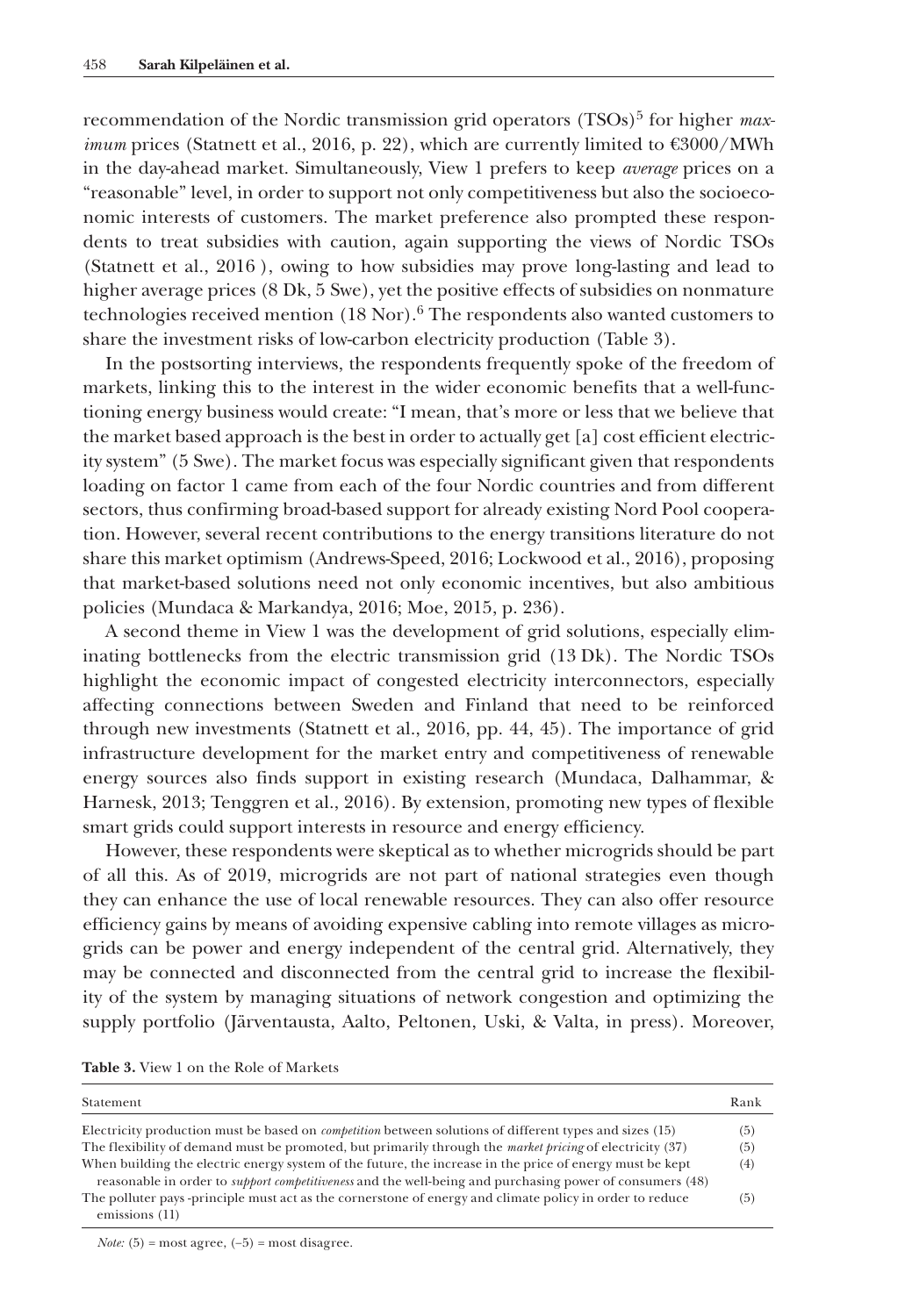microgrids may improve the resilience of the system against external disruptions and enhance the security of supplies. These respondents, however, did not view microgrids from the perspective of such wider societal interests or as a means of involving people in low-carbon transition. Instead, microgrids were associated with strong individual interests (4 Swe), while the focus should be on finding national-level solutions (13 Dk) and supporting the interconnected system in socioeconomically most efficient ways (8 Dk) (Table 4).

In the interviews, some of these stakeholders highlighted possible tensions between a top-down approach and a bottom-up approach in policy making. Some respondents cited "values informing cooperation" conveying a bottom-up approach, where decarbonization and climate policy, as well as a wider concern for the environment, an energy business-friendly market-based approach, and social interests typical of the Nordic welfare system should inform policies effectively and innovatively (4 Swe, 13 Dk). This lends some support to the calls to formulate energy policies aware of their interlinkages to other policy areas and for the need of policy integration regarding the energy/climate nexus (Mickwitz et al., 2009). However, these respondents were careful not to politicize energy transitions, criticizing "political interests," and associating them with top-down efforts of politicians to gain visibility. In the same vein, the set national policy targets were criticized as mere top-down "political agreements" not grounded on a proper analysis of socioeconomic benefits based on expert consultation and communication with nongovernmental stakeholders (4 Swe, 7 Swe). Overall, these respondents were aware of the interlinkages between different sectors of energy policy and of the multiple interests driving energy policies, including the potential competition between them (see Figure 1), yet they ultimately chose to prioritize market and grid infrastructure-focused technical and infrastructural policies, echoing the position of the Nordic grid operators (Statnett et al., 2016) and largely reproducing the current institutional format of Nordic energy cooperation. Such preferences typically result in mostly market-based incentive policies light on command-and-control instruments such as bans and penalties that for many observers would be necessary for energy transitions to proceed apace, while the technology optimism View 1 conveys may downplay the importance of involving consumers to accept and use the technologies.

# *View 2: Smart Transport Solutions and Questions of Resources*

Nine participants loaded significantly on factor 2, explaining 16% of the variance among the Q sorts of the respondents. Participants loading on this factor were based

| Statement                                                                                                                                                                                                           | Rank   |
|---------------------------------------------------------------------------------------------------------------------------------------------------------------------------------------------------------------------|--------|
| The regulation method of network companies must promote the development of microgrids that are<br>energy and power independent, to function as parts of the distribution network infrastructure (31)                | $(-4)$ |
| <i>Microgrids</i> must be developed systematically, above all by ensuring that the people within their scope are<br>committed to building a low carbon society (30)                                                 | $(-4)$ |
| The regulation method of network operators must also <i>promote new types of flexible smart grid solutions</i> , in<br>addition to investments into the primary network, in order to develop energy efficiency (19) | (4)    |
| The use of local energy sources must be maximized in electricity generation in order to optimize the<br>use of resources (2)                                                                                        | $(-5)$ |

**Table 4.** View 1 on Grid Development

*Note*: (5) = most agree, (−5) = most disagree.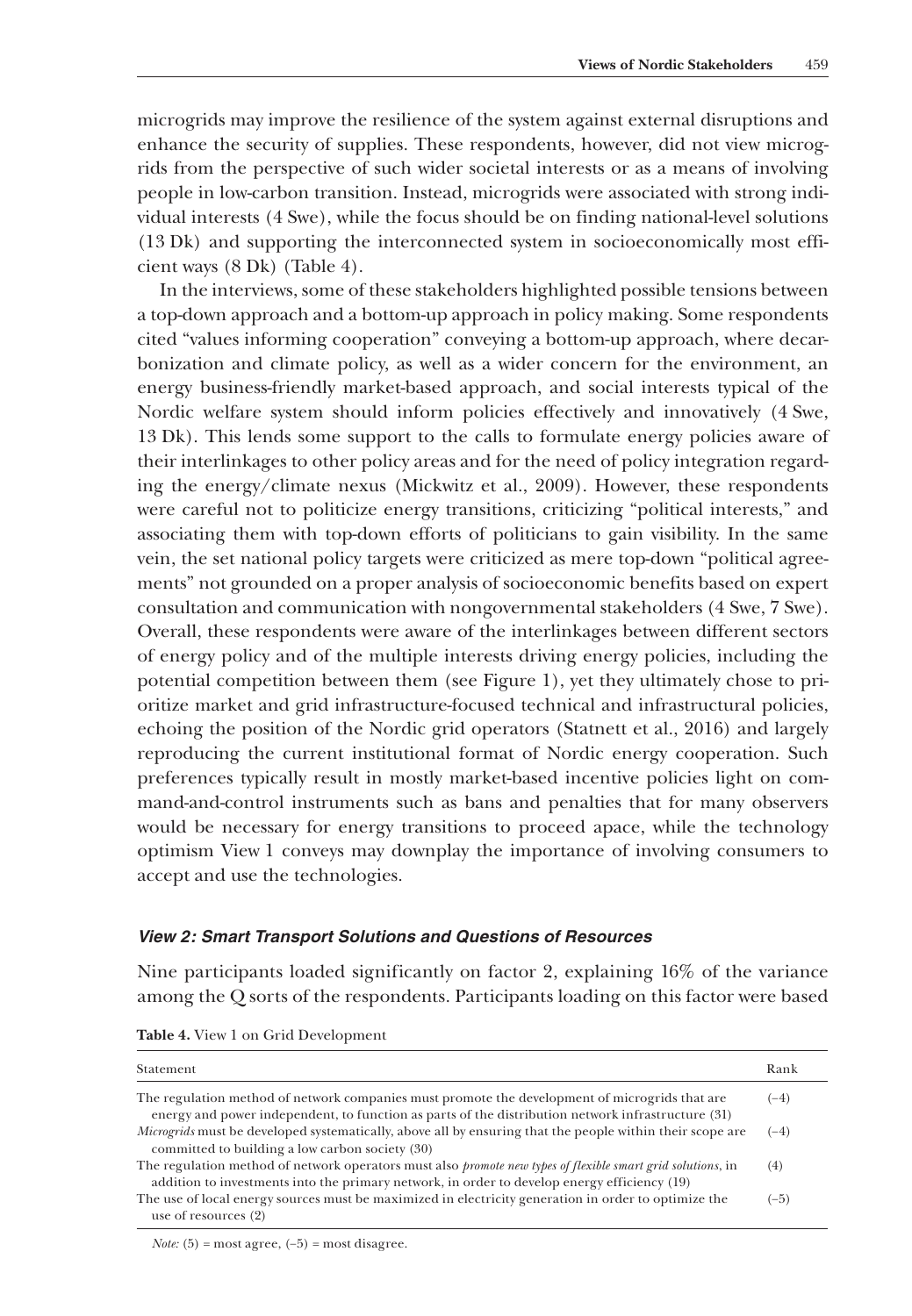in Denmark, Norway, and Finland. These stakeholders also represent different sectors stretching from business interest groups and NGOs to government agencies.

Electric mobility and smart transport solutions figure markedly in this view, driven by interests in resource and energy efficiency as well as climate neutrality. Electrically powered vehicles (EVs) can reduce the emissions of the transport system owing to the high share of low-carbon power in the Nordic electric energy systems. The respondents did not, however, mention the wider resource efficiency potential of EVs. These offer an energy conversion rate superior to that of vehicles burning fuels in internal combustion engines (Figenbaum, 2017, p. 14). The efficiency gains extend to the network, where EVs can help to direct loads and store energy; for homes, they can function as a reserve power solution. Efficiency gains furthermore extend to city planning as EVs can reduce local air particle emissions and traffic noise (Kester, Noel, Rubens, & Sovacool, 2018), and hence, enable siting residential buildings closer to main roads.

In addition, these participants preferred EVs to vehicles using biofuels, while of the four Nordic states, only Norway has made such a preference official (Nordic Energy Research & IEA, 2016, pp. 64, 65; see below). Here, these respondents referred to how the climate neutrality of biofuels has been questioned in the ongoing debate. The focus is shifting to advanced biofuels produced from sources not usable for food purposes, for example, waste oil, cellulosic biomass, or algae (Soundarajan & Thomson, 2013) (15 Nor, 17 Nor); however, here resource efficiency concerns are emerging over the whole cycle of harvesting, production, and distribution, alongside the carbon sink effects of the use of wood-based cellulosic biomass (Table 5).

EVs were also related to the transforming electric energy system. "We need to electrify the transport sector if wind and solar is [*sic*] supposed to cover as much as possible of the energy needs" (9 Dk). Moreover, EVs emerged as the main way to get "green electricity in cars" (11 Dk). The doubts about biofuels pertained to the limited nature of the resource base; all except Finland import biofuels, and while imports would decrease by 2030, in a fully decarbonized 2050 scenario, they would multiply from the current 6 TWh to 60 TWh (Nordic Energy Research & IEA, 2016, pp. 55–58).

These participants moreover preferred renewables in the form of wind and solar power (including offshore wind solutions), accentuating their integration into grid development and the building of interconnectors. They also supported the early phasing-out of nuclear power in favor of these two emerging sources which they associated with the prospects of electric transport offering balance functions through vehicle batteries, thereby helping to offset the variable nature of wind and solar power generation (9 Dk). This preference for disruptive policies rejected not only the decarbonization prospects of nuclear power but also natural gas as a transition fuel and

|  |  |  | Table 5. View 2 on Transport Solutions |  |
|--|--|--|----------------------------------------|--|
|--|--|--|----------------------------------------|--|

| Statement                                                                                                                                                                                                                                            | Rank |
|------------------------------------------------------------------------------------------------------------------------------------------------------------------------------------------------------------------------------------------------------|------|
| The society must promote the use of <i>electric vehicles</i> not only as a solution to the energy problems of<br>transport: they also help with directing loads and storing energy and can even function as reserve<br>power solutions in homes (29) | (4)  |
| The energy efficiency of the transport system must be improved by promoting the use of smart grids and<br>electric vehicles (35)                                                                                                                     | (5)  |
| Vehicles using biofuels compare unfavorably to electric vehicles, when the aim is to make the energy<br>consumption of transportation more environmentally friendly (42)                                                                             | (4)  |

*Note:*  $(5)$  = most agree,  $(-5)$  = most disagree.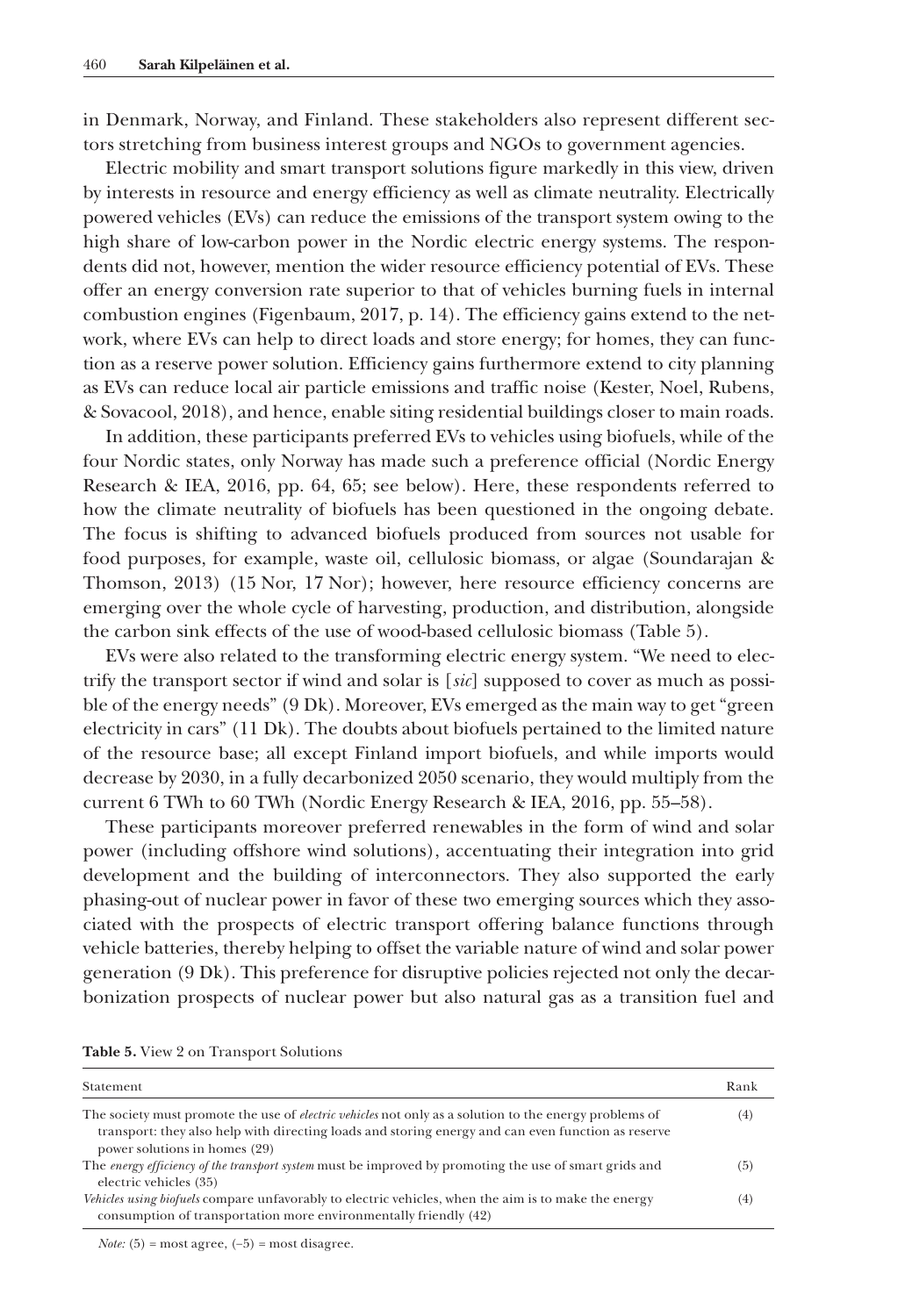questioned the sustainability of forest-based biomass; not only does biomass have to be produced sustainably but also the best use cases have to be found. Biofuels should be used as a transition fuel for as short a time span as possible (11 Dk). Subsidies for existing fossil fuel power plants were rejected (Table 6).

#### *View 3: Security of Supply and the Centrality of Society*

Factor 3 explains 13% of the variance among the Q sorts of the respondents, with seven participants loading significantly on this view. These were all from Finland,<sup>7</sup> representing different sectors: government, NGOs, and different interest groups.

Security of supply interests is at the heart of View 3. Stakeholders favored striving for self-sufficiency in energy production and aiming at net exports of electricity. Selfsufficiency, however, is only one aspect pertaining to interest in security of supply in this view. Guaranteeing uninterrupted energy supply also includes the ability to address disruptions through supporting microgrids, which are so far not included in official policies; and allowing network operators to use energy storage as part of their grid operations, which is so far forbidden on grounds of the Finnish interpretation of EU level regulations according to which production is unbundled from distribution and storage associated with production (Toivanen et al., 2017). Nuclear power received support on grounds of security of supply—here, these Finnish respondents may have been thinking of the 45% share of Russian imports in Finland's final energy consumption. However, preoccupation with security of supply does not mean that fossil fuel plants should be supported in the same way as renewable and low-carbon energy (Table 7).

Another characteristic feature of View 3 is support for biofuels (see Table 8) in contrast to the preference in View 2 for EVs. Respondents emphasized the potential scaling problems of biofuels (25 Fin) and the diverging use cases of liquid biofuels and biogas in the transport system, citing the poorer efficiency of vehicles running on liquid biofuels compared to those using biogas (38 Fin). The flexibility of vehicles using biofuels was emphasized, especially when compared to the need to develop the network of charging stations for EVs (39 Fin). The energy use of wood also received indirect support in the form of a reluctance to prioritize measures for reducing the particle emissions from wood-based heating, which is an auxiliary heating solution in around two million Finnish homes in a country of five million people. In Sweden,

| Statement                                                                                                                                                                                                                    | Rank   |
|------------------------------------------------------------------------------------------------------------------------------------------------------------------------------------------------------------------------------|--------|
| Wind and solar power must be taken into account in developing the electricity grid. Grid connection must<br>be available cost-effectively, in suitable locations, and with light permitting processes (22)                   | (5)    |
| The use of forest-based biomass in energy production must be increased (8)                                                                                                                                                   | $(-5)$ |
| The use of natural gas to produce electricity and heat must be ensured during the transition towards<br>lower-emission technologies (5)                                                                                      | $(-5)$ |
| The production of wind power must be supported both offshore, far away from human settlements as well<br>as onshore when people produce it locally on their own back yards (6)                                               | (4)    |
| Investments in fossil fuel power plants must be supported by the same market mechanisms as the<br>production of renewable and low-carbon energy, so that production can be ensured during both normal<br>and peak hours (12) | $(-5)$ |
| Nuclear power must be phased out of the Nordic electricity grid, so that we can significantly increase the<br>share of solar and wind power (23)                                                                             | (3)    |

**Table 6.** View 2 on Resource Questions

 $Note: (5) = most agree, (-5) = most disagree.$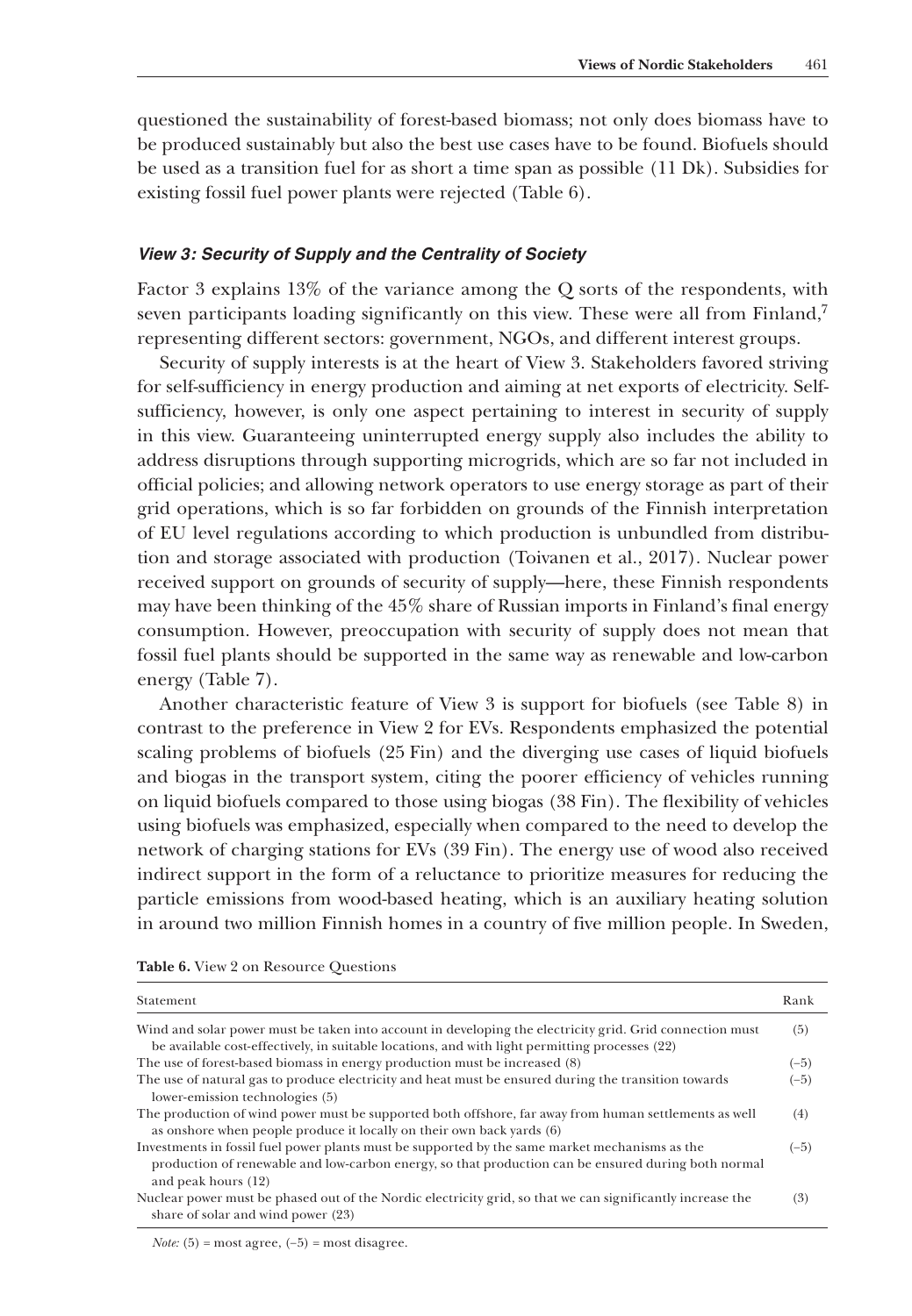#### **Table 7.** View 3 on Security of Supply

| Statement                                                                                                                                                                                                                    | Rank   |
|------------------------------------------------------------------------------------------------------------------------------------------------------------------------------------------------------------------------------|--------|
| Our country must be at least self-sufficient in producing electricity and preferably a net electricity<br>exporter $(13)$                                                                                                    | (4)    |
| Network operators must have the possibility of using <i>energy storage</i> as a part of grid operations (18)                                                                                                                 | (4)    |
| The potential of energy islands in using local resources efficiently and improving the <i>security</i> of <i>supply</i><br>vis-à-vis disruptions must be explored and tested (32)                                            | (4)    |
| The regulation method of network companies must promote the development of microgrids that are<br>energy and power independent, to function as parts of the distribution network infrastructure (31)                         | (5)    |
| Nuclear power must be phased out of the Nordic electricity grid, so that we can significantly increase the<br>share of solar and wind power (23)                                                                             | $(-5)$ |
| Investments in fossil fuel power plants must be supported by the same market mechanisms as the<br>production of renewable and low-carbon energy, so that production can be ensured during both normal<br>and peak hours (12) | $(-5)$ |

*Note:* (5) = most agree, (−5) = most disagree.

| Statement                                                                                                                                                                          | Rank          |
|------------------------------------------------------------------------------------------------------------------------------------------------------------------------------------|---------------|
| The use of forest-based biomass in energy production must be increased (8)<br>Vehicles using biofuels compare unfavorably to electric vehicles, when the aim is to make the energy | $(-1)$<br>(4) |
| consumption of transportation more environmentally friendly (42)                                                                                                                   |               |

*Note:* (5) = most agree, (−5) = most disagree.

somewhat similar reservations persist regarding measures to reduce the emissions from small-scale biomass solutions (Salomon Popa et al., 2011, pp. 4461, 4462). The alternative to the energy use of wood would be to refine wood into cleaner burning pellets or to keep it in the forest as a carbon sink or use it in construction with similar effects. Biofuels and their role in energy transitions have evoked a lively debate, involving many of the stakeholders interviewed for this study and beyond. The support for biofuels sets View 3 apart from Views 1 and 2. This reflects the vested interests of the Finnish forestry industry in biofuels (Ruostetsaari, 2010, pp. 151–153), where bioenergy accounts for over 25% of total gross energy consumption, the highest share among the Nordic countries (Nordic Energy Research & IEA, 2016, p. 54).

The involvement of society as a whole in the development of the electric energy system was also crucial for View 3. Renewed attention to citizen–consumers is also part of the 2016 energy strategy of Finland (Government of Finland, 2016). Related to this, respondents stressed the need to offer people information on energy efficiency and climate neutrality implications upon choosing a specific energy solution. Energy price increases should also be kept reasonable in order to support the wider economy and national competitiveness as well as the well-being and purchasing power of consumers. At the same time, the centrality of energy prices in Finnish society also relates to the interests of Finland's energy-intensive industry, with the previous energy strategies stressing energy production in the interests of these industries (Toivanen et al., 2017).

### *From Common Ground to Common Nordic Policies*

The three views that emerged from our analysis represent different combinations of policy measures and solutions vis-à-vis energy transitions while they each also relate to somewhat different underlying interests. Since we suggested that energy transitions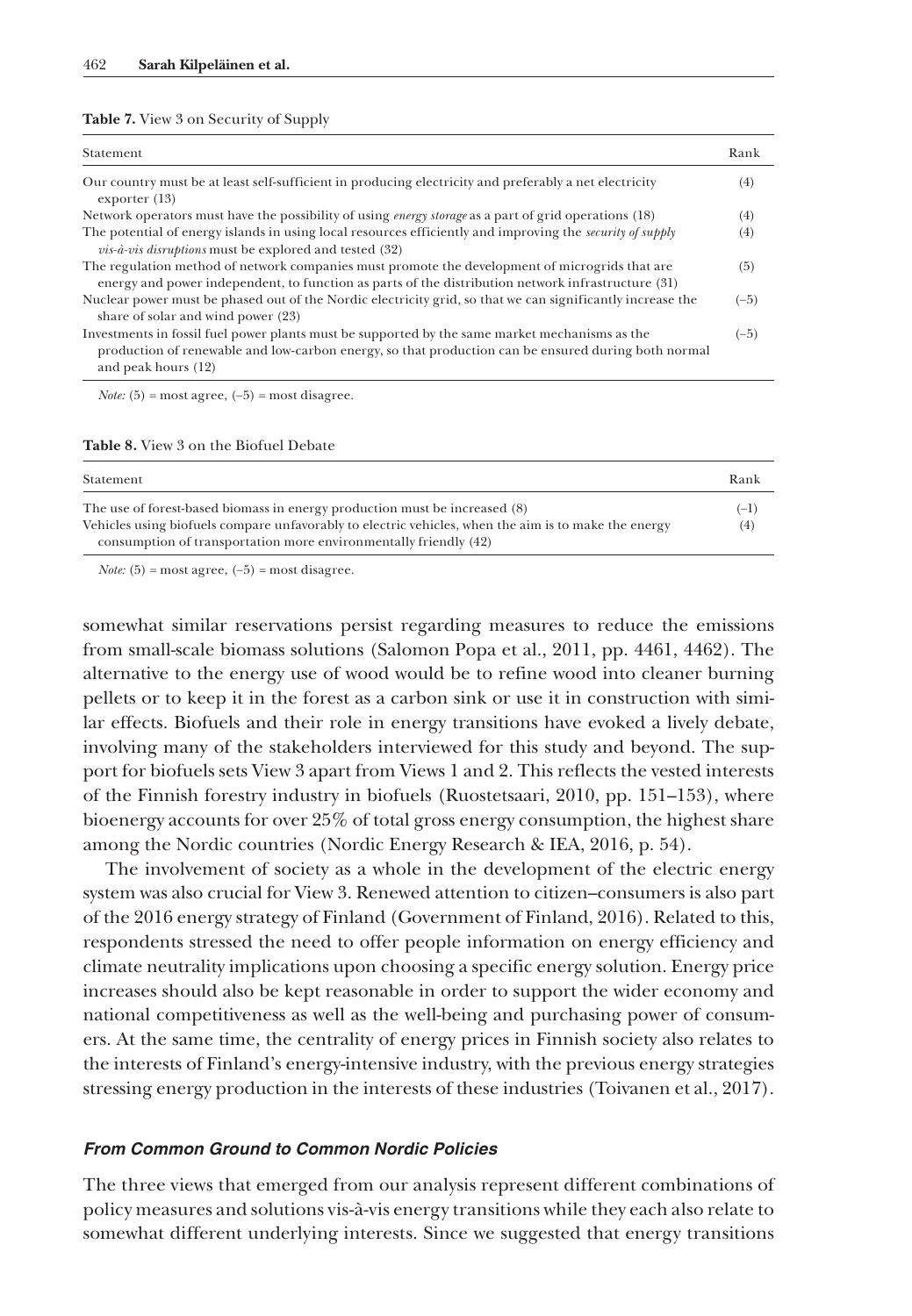depend on the support of stakeholders and noted how the Nordic countries seek to enhance their cooperation, we need to outline the extent of any common ground among Nordic stakeholders. Some approaches to STE policy conflicts seek to form a new "metanarrative" moving beyond existing controversies to establish a new, wider context that may be more amenable to policy interventions (Roe, 1998). However, Q methodology relies on a more bottom-up approach by helping us to point at a set of statements to which the participants reacted in a similar way regardless of which of the three views they espoused. These statements indicate agreement transgressing national and sectoral boundaries, and the differences between the three views we discerned. As such, they feature potential areas of Nordic cooperation, confirming stakeholder support for some established areas and pointing out some new measures (Table 9).

First, the participants broadly agreed on the need to promote flexible smart grids, also by regulatory means, to improve the efficiency of the system. Moreover, grid development was a major theme for View 1, while View 2 identified this issue as central in managing the systemic effects of a higher share of intermittent renewable power that the proliferation of EVs could to an extent help to integrate whether the batteries of vehicles were used as a network resource. Grid development (excluding the discussion on microgrids) is predominantly a nondivisive issue among the four countries and stakeholders in the public sector, companies, and NGOs represented in this study. Indeed, the Nordic TSOs call for "Clarification of differences and common goals for grid development in the Nordic region" (Statnett et al., 2016, p. 6). However, the Finnish TSO criticized the proposal of the Swedish and Norwegian TSOs for a new governance model for Nord Pool where they would decide on the rules in the back-up and reserve power market (Fingrid, 2017). This dispute stood in some contrast to how a report commissioned by the Nordic Council of Ministers recommends more political guidance for cooperation among TSOs and raises the possibility of their eventual merger (Ollila, 2017, p. 33). Our results nevertheless suggest that enhanced cooperation is widely accepted in principle, yet besides the current TSO-based format, it

| Statement                                                                                                                                                                                                            | View 1 | View 2 | View 3 |
|----------------------------------------------------------------------------------------------------------------------------------------------------------------------------------------------------------------------|--------|--------|--------|
| The regulation method of network operators must also promote new types<br>of flexible smart grid solutions, in addition to investments into the<br>primary network, in order to develop energy efficiency (19)       | (4)    | (2)    | (3)    |
| The benefits of geothermal heat pumps in the efficient use of resources<br>must be questioned, because they increase the use of electricity and<br>endanger the future of the existing district heating network (21) | $(-3)$ | $(-4)$ | $(-4)$ |
| Underground cabling is weatherproof and as such the only solution for<br>ensuring the security of supply of the network (28)                                                                                         | $(-3)$ | $(-3)$ | $(-2)$ |
| Small-scale electricity consumers and the aggregators representing them<br>must be steered toward investing in the flexibility of demand by tariffs<br>and electricity taxes (36)                                    | (3)    | (1)    | (1)    |
| Binding minimum requirements that become gradually stricter must be set<br>for industrial electric motors as well as data and communications<br>networks that consume large amounts of energy (34)                   | $(-1)$ | (0)    | (0)    |
| R&D funds must be allocated more strongly to energy and material<br>efficient products, services and operating methods for the competitive<br>advantage they bring (46)                                              | (1)    | (1)    | (1)    |

#### **Table 9.** The Common Ground

 $Note: (5) = most agree, (-5) = most disagree.$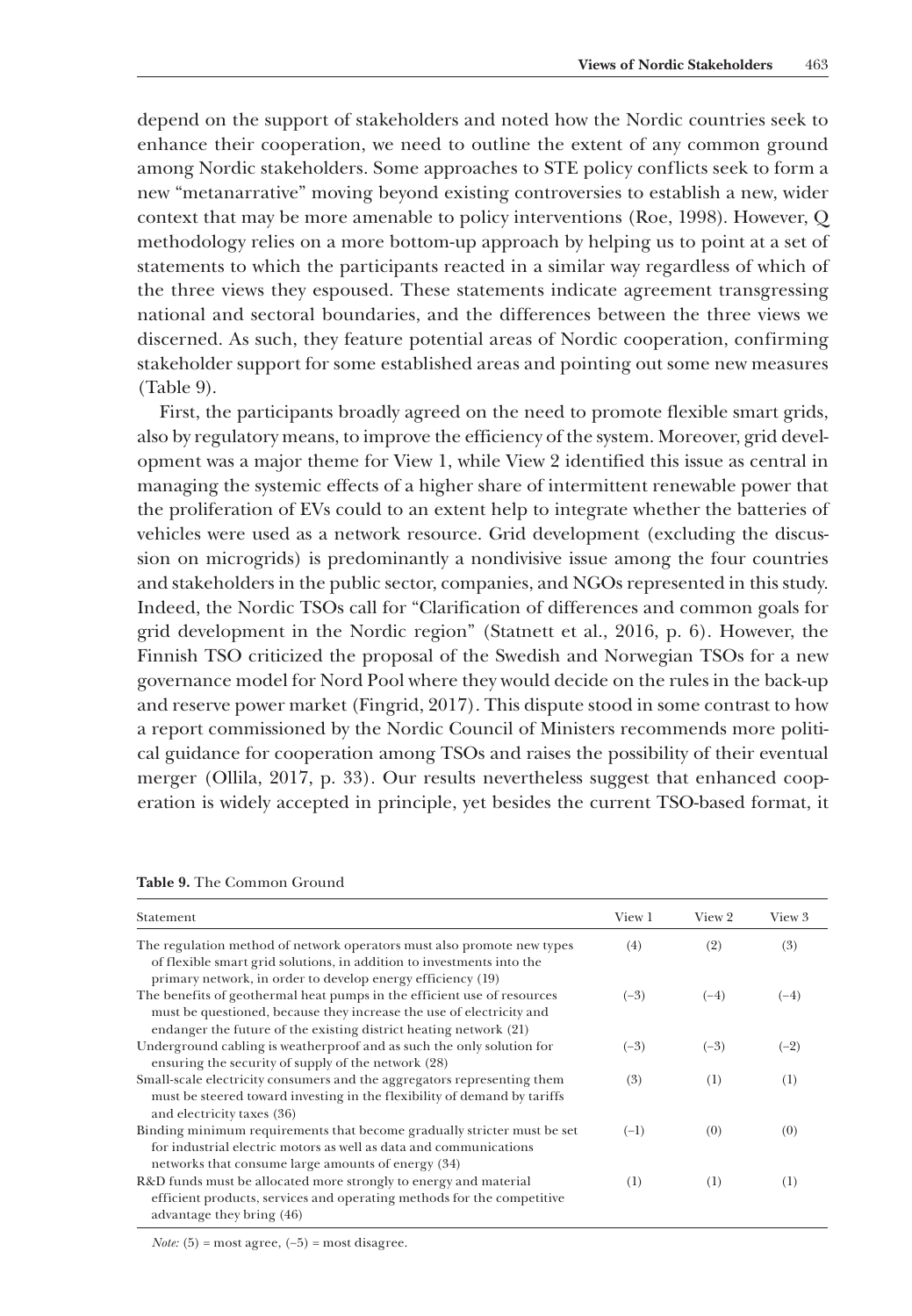should involve energy companies, among them distribution companies, and NGOs, keeping in mind how developing smarter systems will also involve decentralization.

Second, the three views agree that geothermal heat pumps offer efficiency benefits although they use electricity and may reduce the demand for the services of existing district heating networks. For example, in Finland in the past decade the number of geothermal heat pumps has multiplied in a largely uncoordinated manner in residential housing and by 2020 may reach 300,000 in a country of five million people. Together with other heat pumps, the figure currently exceeds 800,000 units (SULPU, 2017). Such a series of individual decisions by house-owners reduces the heat demand but may result in increased electricity demand for extra heating, especially in cold wintertime when the output of heat pumps does not suffice. Properly sized heat pumps may for their part feature stand-alone solutions disconnected from the district heating network. In the former case, residents rely on centralized electricity infrastructure only occasionally, while the latter case paves the way to a more decentralized infrastructure. In either case, the result is a reduced net demand for district heating on an annual basis which questions the viability of centralized infrastructure. This once more underlines the need for a wider stakeholder involvement in grid development than the current TSO-based cooperation format, to properly factor in the systemic effects of consumers' choices that may reverberate from the national to the Nordic level, especially in peak demand situations, where access to the Nord Pool market becomes crucial. Consumers are also likely to need incentives to be more flexible in their energy use and need service providers with new business models to facilitate this. So far, such service providers report a fairly weak demand from consumers, raising the prospect of policy intervention.

Third, underground cabling is not seen as the only solution to address concerns about security of supply. In Finland, the electricity market legislation practically forces grid companies to make extensive investments in underground cabling in response to supply disruptions following heavy storms (Toivanen et al., 2017). This legislation results in solutions that are resource ineffective and costly to customers. Here, our Nordic respondents recommended a cost–benefit analysis of different solutions to serve the security of supplies interest (13 Dk), alongside different technological approaches such as microgrids that could likewise improve security of supply in remote areas as well as nationally—especially in sparsely populated Finland, Norway, and Sweden (View 2). The benefits of microgrids have so far gone largely unrecognized in national strategies, while they would also reinforce the stakeholder roles of individual consumers and communities (Järventausta et al., in press).

A fourth line of agreement concerns the aggregation of the emerging small-scale production of prosumers and communities by means of tariffs and electricity taxes to support the emergence of a more flexible system. This is one more instance offering a more active role for consumers, although when it comes to policy instruments, some respondents preferred incentives to penalties. Nevertheless, aggregation business supporting small producers' entry into the market to make profits from their investments is so far poorly developed in the Nordic region and the market heavily favors the incumbent actors (Tenggren et al., 2016, p. 150), yet Denmark is an exception here. In addition to feed-in tariffs, it has since the mid-1980s guaranteed access to the grid. These policies have promoted renewable generation and participation of smaller producers as is also well seen in Germany with its over million solar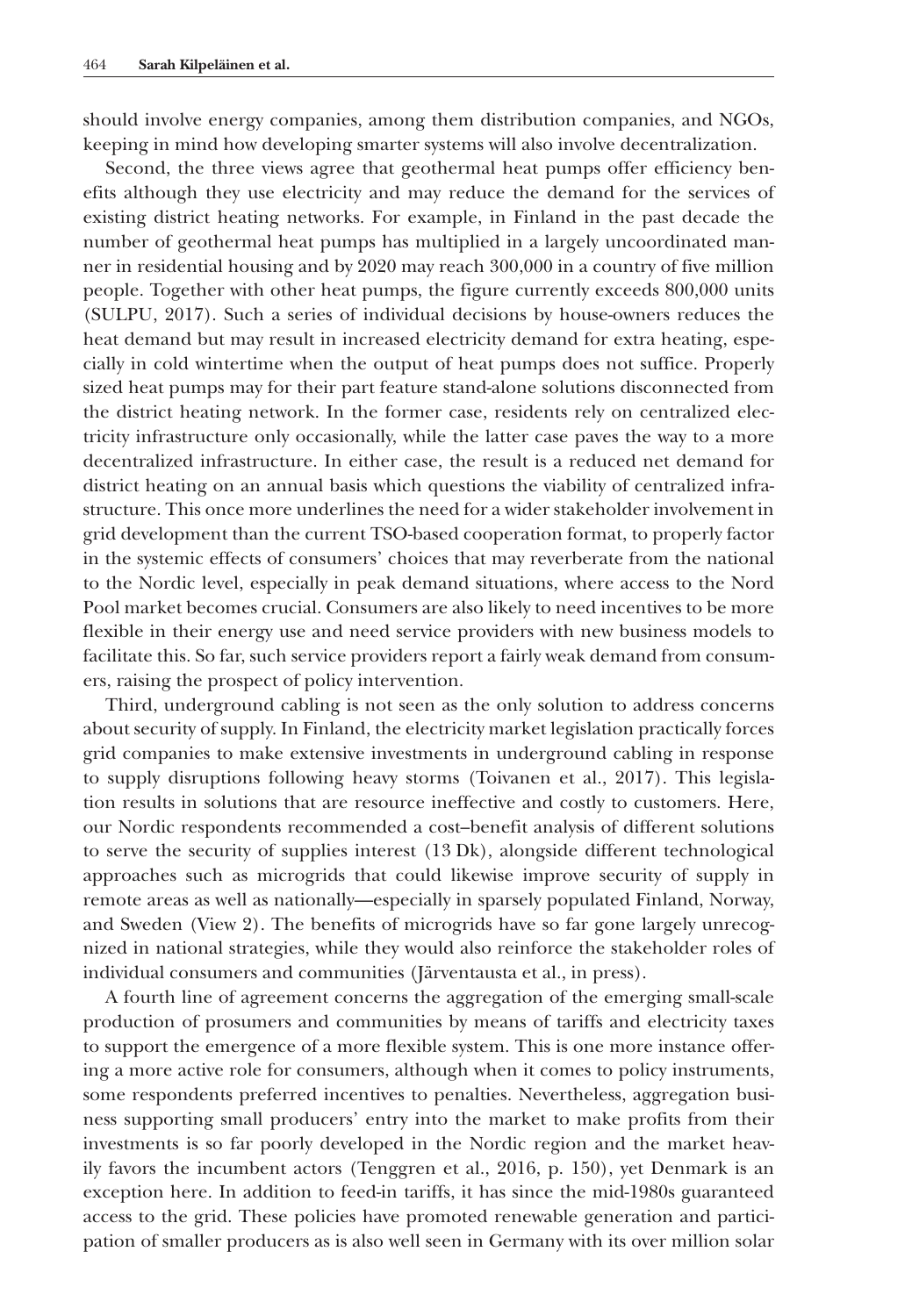PV producers incentivized in this way (Moe, 2015, p. 162). Although this policy has shifted the cost of grid connection from the project developer to the utility, it has improved the latter's debt-to-equity ratio on financed transmission and distribution infrastructure when new production comes online faster (Brown & Sovacool, 2011, p. 252). Denmark's cooperative, not-for-profit ownership policy has also supported R&D interests by encouraging local innovation, widening the market by benefit-sharing, and serving regional interests by improving local acceptance, which, in turn, helps to meet the costs of the transition (Eikeland & Inderberg, 2016, p. 172). Prospective policy innovation to involve consumers and prosumers, however, needs to pay more attention to how information is presented and designed, as shown in a study on smart-metering initiatives in Copenhagen (Bager & Mundaca, 2017).

Last, these stakeholders placed statements regarding the setting of binding minimum requirements for industrial electric motors and data and communication networks as well as the allocation of R&D funds in the "neutral" area, or close to the center of the distribution. Although these issues seem to have little conflict potential among the group of stakeholders participating in this study, it may be challenging to find support for the proposal in the report commissioned by the Nordic Council of Ministers for a new 67 million euro research and demonstration program that would be part of the Mission Innovation initiative where EU Member States and 22 others commit to doubling their clean energy investments, encouraging private investment in this area (Ollila, 2017, p. 23).

Agreement also prevails on the pivotal role of the transport sector for the transition, but no Nordic consensus prevails on whether to achieve this by means of biofuels or EVs. So far, Norway has introduced several incentives supporting electric transport, including bus lane access, exemptions from tax and toll road charges, parking free of charge, and reduced ferry rates, resulting in over 140,000 EVs sold every year. Together, EV owners valued the incentives at some 1,900 euros per year in 2014 (avoided costs and value of time savings) (Figenbaum, 2017, pp. 14, 15). By contrast, the 2030 energy strategy of Finland foresees a 30% share for biofuels, reflecting the strong forestry industry, with 50,000 gas-fueled vehicles and 250,000 EVs (Government of Finland, 2016). In the absence of Nordic and EU level policy coordination, the result may be expensive, with parallel infrastructures failing to optimally facilitate cross-border movement of goods and people. Our stakeholders continuously stressed the need for exchange with other stakeholders precisely in order to avoid such scenarios. No such wide enough forum with a role in policy coordination currently exists. Nordic Energy Research, an institution formally under the Nordic Council of Ministers, works mostly on technological and infrastructural cooperation as do the Nordic TSOs.

# **Conclusion**

In this article, we analyzed the subjective views of Nordic stakeholders in the policy, corporate, and NGO sectors on how to achieve a more resource-efficient and climate-neutral energy system by 2030. We argued that the subjective views of stakeholders are crucial since the transition will penetrate deep into society, requiring the support of stakeholders. Our approach to the stakeholders furthermore postulated different interests among them. Such differences hamper the debate on the relevant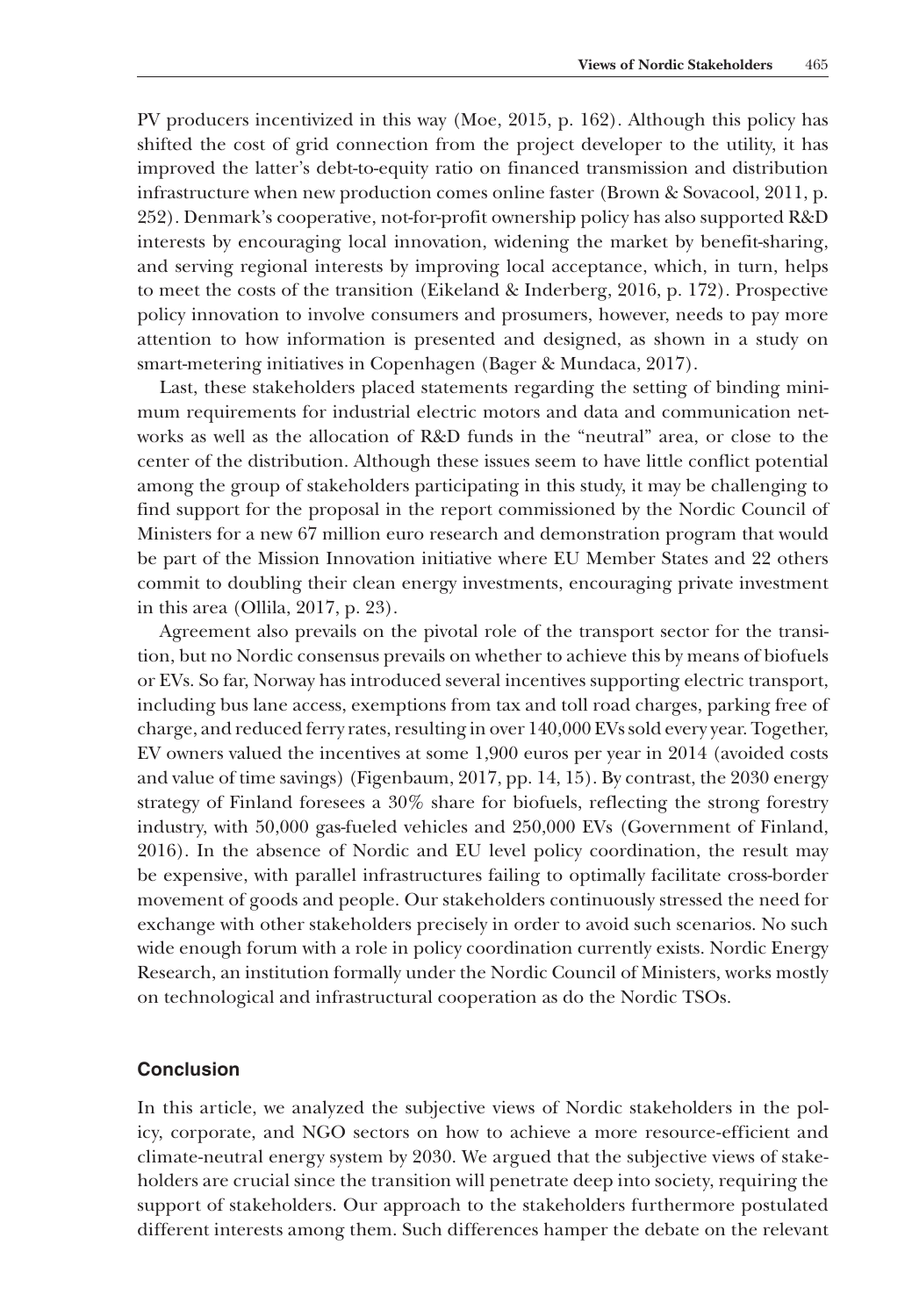policy measures and solutions and the more specific policy instruments rendering the overall 2030 goals achievable, while they also influence the prospects for energy cooperation among the Nordic states that the interlinked nature of their energy systems warrants.

In response to our first research question concerning the preferred combinations of policy measures and solutions, we found three divergent views. The first view, attracting support from respondents from all countries and sectors involved, proceeds from the interest in competition. This view prioritizes grid development to technically facilitate market development but doubts the potential of microgrids. View 2, with respondents from all sectors in Denmark, Norway, and Finland, prioritizes electric transport. These respondents were critical of the sustainability of biofuel solutions and furthermore prioritized wind and solar power solutions, whose variable outputs the use of vehicle batteries as a network resource can help to offset. The third view, supported exclusively by Finnish stakeholders representing each of the three sectors, conveyed a distinctly Finnish concern with security of supply issues, including the potential of microgrids to this effect, combined with a strong support for biofuels and focus on the involvement of society in the transition.

The three diverging views also highlight different aspects of the energy system. View 1 echoes the generic focus of the current TSO level cooperation on the technical-infrastructural grid issues in market development. View 2 follows the emerging shift in the policy debate of energy transitions toward the consumption sector, linking consumption to network and system management as well as to the changing forms of production. View 3 then highlights Finland's current dependence on supplies from the geographical neighborhood, favoring the increasing use of Finnish forestry resources to produce biofuels. In addition, this view takes up the sectors of consumption and prosumption, which until recently have played a smaller part considering the country's largely centralized, production-oriented energy system.

Our second question concerned any clustering of Nordic experts according to interest or stakeholder groups or national lines that might influence the prospects of the intended decarbonizing transition and regional cooperation to that end. The outstanding policy issue in this regard relates to the role of biofuels versus EVs in the energy transition. On this point, the Finnish vested interests in the forestry sector and biofuels figured strongly, also reflecting the geographical constraints this sparsely populated country imposes on the development of the transport and energy system. The centrality of the security of supplies interest for Finland likewise stood out. At the same time, some Finnish respondents also loaded on the other factors, while the Finnish stakeholders associated with View 3 shared the consensus statements with the other stakeholders. Agreement on these statements indicates common ground on grid development on the Nordic and national levels, willingness to integrate new solutions such as geothermal heat pumps, to test alternatives to expensive underground cabling solutions, and to integrate small-scale renewable production as part of a more flexible electric energy system. Overall, we found that policy development in these areas presupposes a wider stakeholder base and more policy coordination for regional cooperation to overcome its so far fairly technical focus.

The institutional literature from which we proceeded on the theoretical level assumes strong path dependencies on the part of incumbent actors and the presence of vested interests hampering energy transitions, while the research on sociotechnical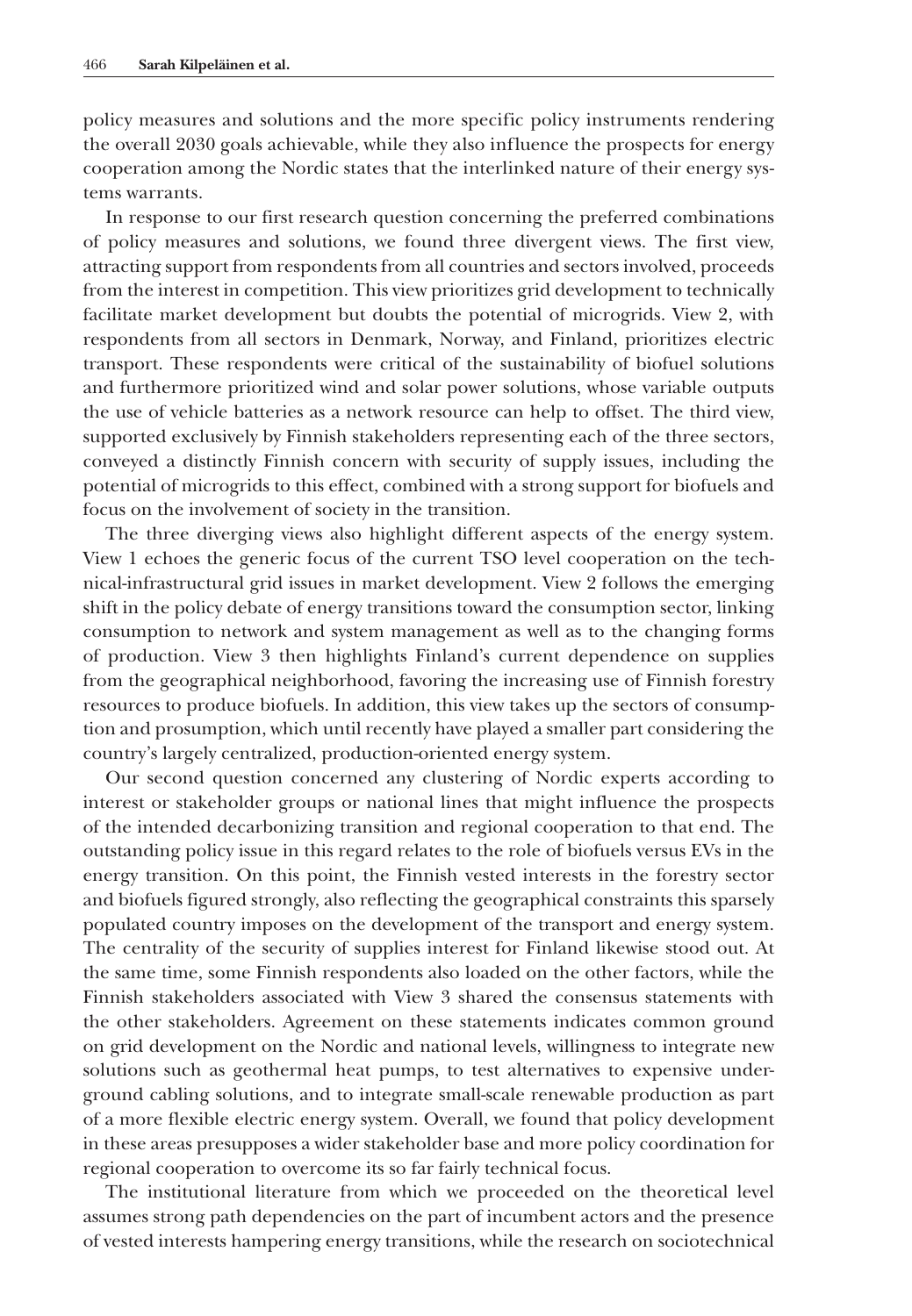systems concentrates on "innovation niches" and R&D actors, some of which were also included among the respondents of our Q methodological study. Our approach incorporates the two literatures by suggesting the presence of both path dependencies and innovation opening up new paths in the ongoing energy transitions in the Nordic states. It is the task of empirical research and systematic analysis of the views of stakeholders to assess the importance of each perspective. Energy transitions are slow not only due to the persistence of both sticky patterns of social behavior and not easily malleable material structures. They are slow also because stakeholders have to tread carefully when both old and new paths need to be evaluated and because policies and solutions in neighboring countries have cross-border effects requiring regional coordination. Since the present transitions increasingly concern electrification and renewables, which initially are less divisive than unequally distributed fossil fuels, prospects for such regional cooperation exist. Future STE research in the field of energy transitions needs to take better account of this regional and international level.

#### **Acknowledgments**

This work was supported by the Strategic Research Council consortium "Transition to a Resource Efficient and Climate Neutral Electricity System (EL-TRAN)" ( no. 314319). We wish to thank all the consortium members, and especially Tomas Björkvist, Marika Hakkarainen, Pirkko Harsia, Jari Ihonen, Iida Jaakkola, Pertti Järventausta, Kari Kallioharju, Matti Kojo, Timo Korpela, Fanni Mylläri, Anna M. Oksa, and Topi Rönkkö for invaluable help in designing and implementing the study. This paper benefitted from the comments received from the participants of the "Present Energy Transitions: The multiple dimensions of energy scarcity and current risks" workshop held in Oslo on 23–25 April 2018.

# **Notes**

- 1 We include in our analysis Norway, Denmark, Sweden, and Finland but exclude Iceland since it is not interconnected with the other Nordic countries and has an idiosyncratic energy system with a very high share of geothermal energy.
- 2 In the widest sense, climate neutrality includes the effects of human activities on the number and types of aerosols in the atmosphere, and land use issues vis-a-vis climate change (Seppälä, Alestalo, Ekholm, Kulmala, & Soimakallio, 2014, pp. 5, 6).
- 3 An explained variance of 44% is a methodologically satisfactory result (Watts & Stenner, 2012, p. 105).
- 4 A respondent loading high on a factor (see the Appendix) sorted the statements in a way similar to the idealized viewpoint presented in the factor. The closer to 1 a loading is, the more similar it is to the ideal sort.
- 5 The four Nordic TSOs are: Statnett, Fingrid, Energinet.dk, and Svenska Kraftnät.
- 6 Here the respondents presumably refer to direct subsidies for renewable production such as feed-in tariffs, although the indirect subsidies for fossil fuel production grossly exceed these, for example, in the case of Finland (Toivanen et al., 2017).
- 7 This may be natural owing to the purposive overrepresentation of Finnish respondents. However, concerns specific to Finland, such as security of supply issues, also emerged in our earlier studies comparing the Nordic 2030 energy strategy documents (Aalto et al., 2017).

# **About the Authors**

**Sarah Kilpeläinen** is a doctoral student in the Faculty of Management and Business at Tampere University, Finland. She works on energy policy and sustainable energy transitions.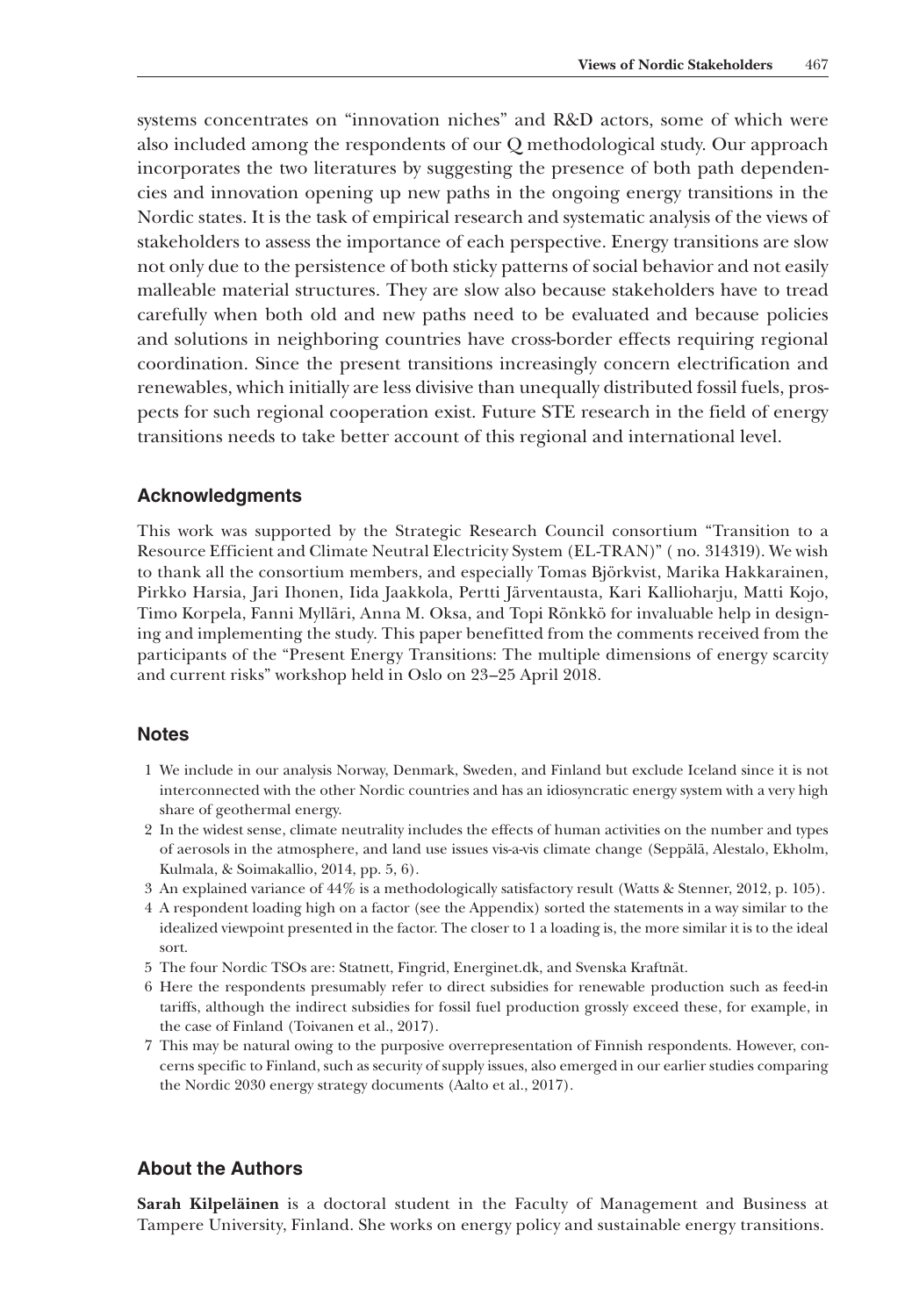**Pami Aalto** is Jean Monnet Professor in International Relations in the Faculty of Management and Business, Tampere University, Finland. His research interests focus on the interface of energy policy, international relations and political economy. He is Director of the EL-TRAN consortium.

**Pasi Toivanen** is a doctoral student in the Faculty of Management and Business at Tampere University, Finland. He works on energy policy and sustainable development.

**Pinja Lehtonen** is a doctoral student in the Faculty of Management and Business at Tampere University, Finland. She works on sustainable energy policy as well as political, socio-ethical, and legal aspects of biometrics and technology use in EU border control.

**Hannele Holttinen** is Partner at Recognis and Operating Agent of IEAWIND Task 25 (MSc and PhD from Helsinki Technical University). She has worked at VTT Technical Research Centre of Finland for more than 25 years in different fields of wind energy and energy system integration research, in recent years as Principal Scientist. Her main interests are on the impact of wind and PV on power systems and electricity markets. She has chaired IEAWind in 2011–12, and has been active in European Wind Energy Platforms ETIP and TPWIND as well as in Nordic energy research.

# **References**

- Aalto, P. (2008). The EU—Russia energy dialogue and the future of Europe European integration: From economic to politico-normative narratives. In P. Aalto (Ed.), *The EU—Russia energy dialogue: Europe's future energy security* (pp. 23–41). Aldershot, UK: Ashgate.
- Aalto, P., Jaakkola, I., Järventausta, P., Oksa, A. M., & Toivanen, P. (2017, July). *How to de-carbonise the electric energy system? A comparison of Nordic 2030 policies*. Paper presented at International Conference on Energy, Environment and Climate Change (ICEECC), Mauritius.
- Andreasen, K. P., & Sovacool, B. (2014). Energy sustainability, stakeholder conflicts, and the future of hydrogen in Denmark. *Renewable and Sustainable Energy Reviews*, *39*, 891–897.
- Andrews-Speed, P. (2016). Applying institutional theory to the low-carbon energy transition. *Energy Research & Social Science*, *13*, 216–225.
- Araújo, K. (2014). The emerging field of energy transitions: Progress, challenges, and opportunities. *Energy Research & Social Science*, *1*, 112–121.
- Bager, S., & Mundaca, L. (2017). Making 'Smart Meters' smarter? Insights from a behavioural economics pilot field experiment in Copenhagen, Denmark. *Energy Research & Social Science*, *28*, 68–76.
- Brown, S. (1980). *Political subjectivity*. New Haven, CT: Yale University Press.
- Brown, M., & Sovacool, B. (2011). *Climate change and global energy security: Technology and policy options*. Cambridge, MA: MIT Press.
- Burkett, V. R., Suarez, A. G., Bindi, M., Conde, C., Mukerji, R., Prather, M. J., … Yohe, G. W. (2014). Point of departure. In C. B. Field, V. R. Barros, D. J. Dokken, K. J. Mach, M. D. Mastrandrea, T. E. Bilir, M. Chatterjee, K. L. Ebi, Y. O. Estrada, R. C. Genova, B. Girma, E. S. Kissel, A. N. Levy, S. MacCracken, P. R. Mastrandrea, & L. L. White (Eds.), *Climate change 2014: Impacts, adaptation, and vulnerability. Part A: Global and sectoral aspects. Contribution of working group II to the fifth assessment report of the intergovernmental panel on climate change* (pp. 169–194). Cambridge, UK: Cambridge University Press.
- Chernoff, F. (2005). *The power of international theory: Reforging the link to foreign policy-making through scientific enquiry*. Abingdon, UK: Routledge.
- Cotton, M., & Devine-Wright, P. (2011). Discourses of energy infrastructure development: A Q-method study of electricity transmission line siting in the UK. *Environment and Planning A*, *43*(4), 942–960.
- Cuppen, E. (2012). A quasi-experimental evaluation of learning in a stakeholder dialogue on bio-energy. *Research Policy*, *41*, 624–637.
- Cuppen, E., Breukers, S., Hisschemöller, M., & Bergsma, E. (2010). Q methodology to select participants for a stakeholder dialogue on energy options from biomass in the Netherlands. *Ecological Economics*, *69*, 579–591.
- Edberg, K., & Tarasova, E. (2016). Phasing out or phasing in: Framing the role of nuclear power in the Swedish energy transition. *Energy Research & Social Science*, *13*, 170–179.
- EEA. (2016). *National targets for renewable energy*. Retrieved from [https://www.eea.europa.eu/data-and-maps/](https://www.eea.europa.eu/data-and-maps/daviz/national-targets-for-renewable-energies#tab-googlechartid_chart_11) [daviz/national-targets-for-renewable-energies#tab-googlechartid\\_chart\\_11](https://www.eea.europa.eu/data-and-maps/daviz/national-targets-for-renewable-energies#tab-googlechartid_chart_11)
- Eikeland, P. O., & Inderberg, T. H. J. (2016). Energy system transformation and long-term interest constellations in Denmark: Can agency beat structure? *Energy Research & Social Science*, *11*, 164–173.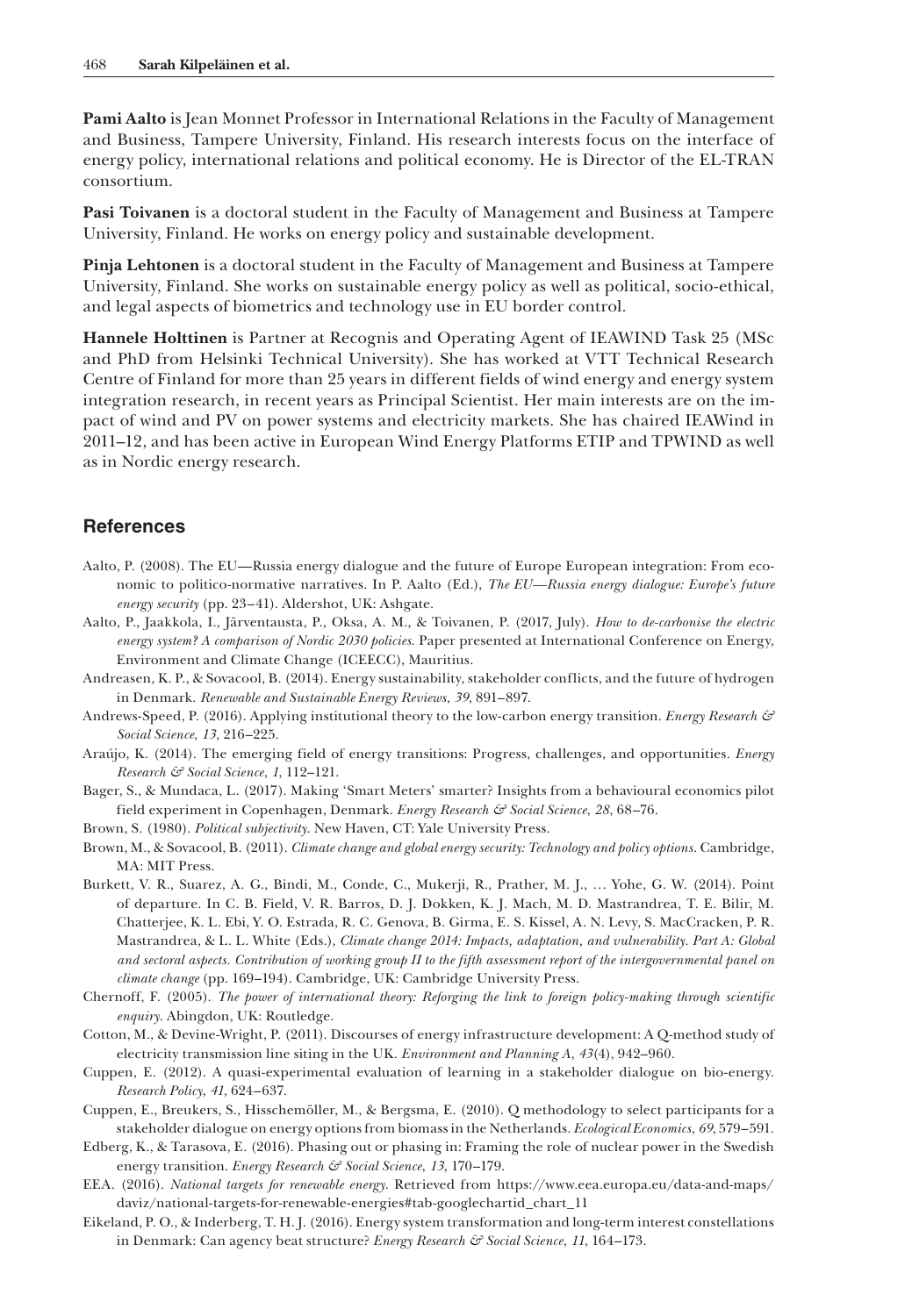- Elgin, D. J., & Weible, C. M. (2013). A Stakeholder analysis of Colorado climate and energy issues using policy analytical capacity and the advocacy coalition framework. *Review of Policy Research*, *30*(1), 114–133.
- Energiateollisuus [Finnish Energy]. (2017). *Energiavuosi 2016*. Retrieved from [https://energia.fi/ajankohtaista\\_](https://energia.fi/ajankohtaista_ja_materiaalipankki/materiaalipankki/energiavuosi_2016_-_sahko.html) [ja\\_materiaalipankki/materiaalipankki/energiavuosi\\_2016\\_-\\_sahko.html](https://energia.fi/ajankohtaista_ja_materiaalipankki/materiaalipankki/energiavuosi_2016_-_sahko.html)
- ENTSO-E. (2018). *Ten year network development plan*. Retrieved from [http://tyndp.entsoe.eu/tyndp2018/](http://tyndp.entsoe.eu/tyndp2018/scenario-report/) [scenario-report/](http://tyndp.entsoe.eu/tyndp2018/scenario-report/)
- European Commission. (2017). *Corrigendum: Proposal for a regulation of the European Parliament and of the Council on the governance of the Energy Union*. COM(2016) 759 final/2,23.2.2017, Brussels. Retrieved from [http://eur-lex.europa.eu/resource.html?uri=cellar:ac5d97a8-0319-11e7-8a35-01aa75ed71a1.0024.02/](http://eur-lex.europa.eu/resource.html?uri=cellar:ac5d97a8-0319-11e7-8a35-01aa75ed71a1.0024.02/DOC_1&format=PDF) [DOC\\_1&format=PDF](http://eur-lex.europa.eu/resource.html?uri=cellar:ac5d97a8-0319-11e7-8a35-01aa75ed71a1.0024.02/DOC_1&format=PDF)
- European Commission. (2018a). *Energy efficiency first: Commission welcomes agreement on energy efficiency*. Statement 19.6.2018, Brussels. Retrieved from [http://europa.eu/rapid/press-release\\_STATEMENT-18-3997\\_en.htm](http://europa.eu/rapid/press-release_STATEMENT-18-3997_en.htm)
- European Commission. (2018b). *Europe leads the global clean energy transition: Commission welcomes ambitious agreement on further renewable energy development in the EU*. Statement 14.7.2018, Strasbourg. Retrieved from [http://europa.eu/rapid/press-release\\_STATEMENT-18-4155\\_en.htm](http://europa.eu/rapid/press-release_STATEMENT-18-4155_en.htm)
- Farahmand, H., Jaehnert, S., Aigner, T., & Huertas-Hernando, D. (2015). Nordic hydropower flexibility and transmission expansion to support integration of North European wind power. *Wind Energy*, *18*(6), 1075–1103.
- Fawkes, S. (2013). *Energy efficiency: The definite guide to the cheapest, cleanest, fastest source of energy*. Farnham, UK: Gower.
- Figenbaum, E. (2017). Perspectives on Norway's supercharged electric vehicle policy. *Environmental Innovation and Societal Transitions*, *25*, 14–34.
- Fingrid. (2017). *Ruotsin ja Norjan ehdotus tasehallintamallista vakavassa ristiriidassa Suomen päätäntävallan ja EUn tavoitteiden kanssa* [The proposal regarding a new balancing model made by the Swedish and the Norwegian transmission system operators conflicts seriously with Finland's national decision-making power and the objectives of the European Union]. Retrieved from [https://www.fingrid.fi/sivut/ajankohtaista/tiedot](https://www.fingrid.fi/sivut/ajankohtaista/tiedotteet/2017/ruotsin-ja-norjan-ehdotus-tasehallintamallista-vakavassa-ristiriidassa-suomen-paatantavallan-ja-eun-tavoitteiden-kanssa/)[teet/2017/ruotsin-ja-norjan-ehdotus-tasehallintamallista-vakavassa-ristiriidassa-suomen-paatantaval](https://www.fingrid.fi/sivut/ajankohtaista/tiedotteet/2017/ruotsin-ja-norjan-ehdotus-tasehallintamallista-vakavassa-ristiriidassa-suomen-paatantavallan-ja-eun-tavoitteiden-kanssa/)[lan-ja-eun-tavoitteiden-kanssa/](https://www.fingrid.fi/sivut/ajankohtaista/tiedotteet/2017/ruotsin-ja-norjan-ehdotus-tasehallintamallista-vakavassa-ristiriidassa-suomen-paatantavallan-ja-eun-tavoitteiden-kanssa/)
- Geels, F. (2002). Technological transitions as evolutionary reconfiguration processes: A multi-level perspective and a case study. *Research Policy*, *31*, 1257–1274.
- Government of Denmark. (2011). *Our future energy*. Retrieved from<https://stateofgreen.com/files/download/387>
- Government of Finland. (2016). *Valtioneuvoston selonteko kansallisesta energia- ja ilmastostrategiasta vuoteen 2030* [Government report on the National Energy and Climate Strategy for 2030]. Retrieved from [http://tem.](http://tem.fi/documents/1410877/2148188/Kansallinen+energia-+ja+ilmastostrategia+vuoteen+2030+24+11+2016+lopull.pdf/a07ba219-f4ef-47f7-ba39-70c9261d2a63) [fi/documents/1410877/2148188/Kansallinen+energia-+ja+ilmastostrategia+vuoteen+2030+24+11+2016+l](http://tem.fi/documents/1410877/2148188/Kansallinen+energia-+ja+ilmastostrategia+vuoteen+2030+24+11+2016+lopull.pdf/a07ba219-f4ef-47f7-ba39-70c9261d2a63) [opull.pdf/a07ba219-f4ef-47f7-ba39-70c9261d2a63](http://tem.fi/documents/1410877/2148188/Kansallinen+energia-+ja+ilmastostrategia+vuoteen+2030+24+11+2016+lopull.pdf/a07ba219-f4ef-47f7-ba39-70c9261d2a63)
- Gulbrandsen, L. H., & Christensen, A. R. (2014). EU legislation to reduce carbon emissions from cars: Intergovernmental or supranational policy making? *Review of Policy Research*, *31*(6), 503–528.
- Hess, D. J. (2014). Sustainability transitions: A political coalition perspective. *Research Policy*, *43*, 278–283.
- Holttinen, H. (2004). *The impact of large scale wind power production on the Nordic electricity system*. Espoo, Finland: VTT Publications. Retrieved from <http://www.vtt.fi/inf/pdf/publications/2004/P554.pdf>
- Hoppe, T., Coenen, F., & van den Berg, M. (2016). Illustrating the use of concepts from the discipline of policy studies in energy research: An explorative literature review. *Energy Research & Social Science*, *21*, 12–32.
- Hübler, M., Schenker, O., & Fischer, C. (2015). Second-best analysis of European energy policy: Is one bird in the hand worth two in the bush? *Fondazione Eni Enrico Mattei* 106/2015.
- Järventausta, P., Aalto, P., Peltonen, L., Uski, S., & Valta, J. (in press). Microgrids: Impact on development of sustainable electric energy systems. In W. L. Filho, P. G. Özuyar, P. J. Pace, U. Azeiteiro, L. Brandli, & T. Wall (Eds.), *Encyclopedia of the UN sustainable development goals: Good health and well-being*. Berlin, Germany: Springer.
- Kester, J., Noel, L., de Rubens, G. Z., & Sovacool, B. K. (2018). Policy mechanisms to accelerate electric vehicle adoption: A qualitative review from the Nordic region. *Renewable and Sustainable Energy Reviews*, *94*, 719–731.
- Kuzemko, C., Lockwood, M., Mitchell, C., & Hogget, R. (2016). Governing for sustainable energy system change: Politics, contexts and contingency. *Energy Research & Social Science*, *12*, 96–115.
- Lockwood, M., Kuzemko, C., Mitchell, C., & Hogget, R. (2016). Historical institutionalism and the politics of sustainable energy transitions: A research agenda. *Environment and Planning C: Politics and Space*, *35*(2), 312–333.
- McKeown, B., & Thomas, D. (1988). *Q-methodology*. Beverly Hills, CA: Sage.
- Mickwitz, P., Aix, F., Beck, S., Carss, D., Ferrand, N., Görg, C., … van Bommel, S. (2009). *Climate policy integration, coherence and governance* (PEER report). Retrieved from [https://www.peer.eu/publications/](https://www.peer.eu/publications/climate-policy-integration-coherence-and-governance/) [climate-policy-integration-coherence-and-governance/](https://www.peer.eu/publications/climate-policy-integration-coherence-and-governance/)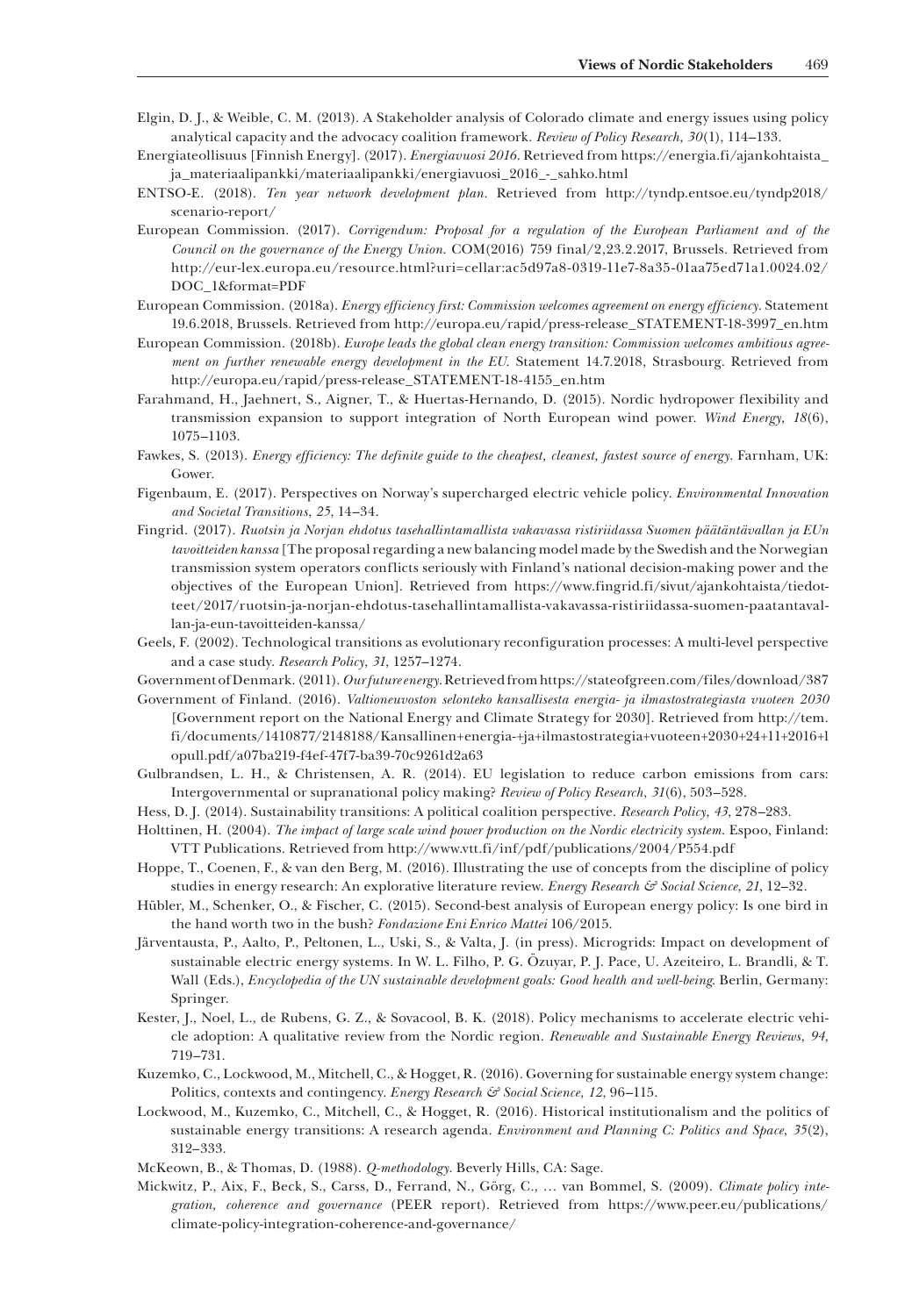- Mielke, J., Vermaßen, H., Ellenbeck, S., Fernandez Milan, B., & Jaeger, C. (2016). Stakeholder involvement in sustainability science—A critical view. *Energy Research & Social Science*, *17*, 71–81.
- Moe, E. (2015). *Renewable energy transformation of fossil fuel backlash: Vested interests in the political economy*. New York, NY: Palgrave Macmillan.
- Mundaca, L., Dalhammar, C., & Harnesk, D. (2013). The integrated NORDIC power market and the deployment of renewable energy technologies: Key lessons and potential implications for the future ASEAN integrated power market. In S. Kimura, H. Phoumin, & B. Jacobs (Eds.), *Energy market integration in East Asia: Renewable energy and its deployment into the power system* (ERIA research project report 2012–26) (pp. 25–97). Jakarta, Indonesia: ERIA.
- Mundaca, L., & Markandya, A. (2016). Assessing regional progress towards a "green energy economy". *Applied Energy*, *179*, 1372–1394.
- Mundaca, L., Román, R., & Cansion, J. M. (2015). Towards a green energy economy? A macroeconomic-climate evaluation of Sweden's CO<sub>2</sub> emissions. *Applied Energy*, 148, 196-209.
- Nordic Energy Research, & IEA. (2013). *Nordic energy technology perspectives: Pathways to carbon neutral energy future*. Oslo, Paris: IEA. Retrieved from [http://www.nordicenergy.org/project/](http://www.nordicenergy.org/project/nordic-energy-technology-perspectives-2013/) [nordic-energy-technology-perspectives-2013/](http://www.nordicenergy.org/project/nordic-energy-technology-perspectives-2013/)
- Nordic Energy Research, & IEA. (2016). *Nordic energy technology perspectives 2016. Cities, flexibility and pathways to carbon-neutrality*. Oslo, Paris: IEA. Retrieved from [http://www.nordicenergy.org/project/](http://www.nordicenergy.org/project/nordic-energy-technology-perspectives/) [nordic-energy-technology-perspectives/](http://www.nordicenergy.org/project/nordic-energy-technology-perspectives/)
- Norwegian Ministry of the Environment. (2007). *Norwegian climate policy. Summary in English: Report Nr.34 (2006–2007) to the storting*. Retrieved from [https://www.regjeringen.no/en/dokumenter/](https://www.regjeringen.no/en/dokumenter/report-no.-34-to-the-storting-2006-2007/id473411/) [report-no.-34-to-the-storting-2006-2007/id473411/](https://www.regjeringen.no/en/dokumenter/report-no.-34-to-the-storting-2006-2007/id473411/)
- Ollila, J. (2017). *Nordic energy co-operation. Strong today, stronger tomorrow*. Copenhagen, Denmark: Nordic Council of Ministers. Retrieved from [urn:nbn:se:norden:org:diva-4876](http://urn:nbn:se:norden:org:diva-4876)
- Patwardhan, A., Azevedo, I., Foran, T., Patankar, M., Rao, A., Raven, R., … Walawalkar, R. (2012). Chapter 16—Transitions in energy systems. In *Global energy assessment—Toward a sustainable future* (pp. 1173–1202). Cambridge, UK/Laxenburg, Austria: USA and the International Institute for Applied Systems Analysis/ Cambridge University Press.
- Petit, V. (2017). *The energy transition: An overview of the true challenge of the 21st century*. Berlin, Germany: Springer.
- Pettersson, M., Ek, K., Söderholm, K., & Söderholm, P. (2010). Wind power planning and permitting: Comparative perspectives from the Nordic countries. *Renewable and Sustainable Energy Reviews*, *14*, 3116–3123.
- Ramöverenskommelse mellan Socialdemokraterna, Moderaterna, Miljöpartiet de gröna, Centerpartiet och Kristdemokraterna. (2016). *Framework agreement among the Swedish social democratic party, the moderates party, The Swedish green party and Christian democrats*. Retrieved from [www.regeringen.se/../energioverenskom](www.regeringen.se/../energioverenskommelse-20160610.pdf)[melse-20160610.pdf](www.regeringen.se/../energioverenskommelse-20160610.pdf)
- Ratinen, M., & Lund, P. (2015). Policy inclusiveness and niche development: Examples from wind energy and photovoltaics in Denmark, Germany, Finland and Spain. *Energy Research & Social Science*, *6*, 136–145.
- Robbins, P., & Krueger, R. (2000). Beyond bias? The promise and limits of Q method in human geography. *Professional Geographer*, *52*, 636–648.
- Roe, E. (1998). *Narrative policy analysis: Theory and praxis*. Durham, NC: Duke University Press.
- Ruostetsaari, I. (2010). *Energiavalta: eliitti ja kansalaiset muuttuvilla energiamarkkinoilla* [Energy power: elites and citizens in the changing energy markets]. Tampere, Finland: Tampereen Yliopisto.
- Ryghaug, M., & Toftacker, M. (2016). Creating transitions to electric road transport in Norway: The role of user imaginaries. *Energy Research & Social Science*, *17*, 119–126.
- Salomon Popa, M., Savola, T., Martin, A., Fogelholm, C.-J., & Fransson, T. (2011). Small-scale biomass CHP plants in Sweden and Finland. *Renewable and Sustainable Energy Reviews*, *15*(9), 4451–4465.
- Schmid, E., Knopf, B., & Pechan, A. (2016). Putting an energy system transformation into practice: the case of the German Energiewende. *Energy Research & Social Science*, *11*, 263–275.
- Seppälä, J., Alestalo, M., Ekholm, T., Kulmala, M., & Soimakallio, S. (2014). *Hiilineutraalisuuden tavoittelu mitä se on missäkin yhteydessä. Ilmastopaneelin raportti 2/2014* [The pursuit of carbon neutrality—What is it connected to. Climate Panel Report 2/2014]. Retrieved from [www.ilmastopaneeli.fi/wp-content/](http://www.ilmastopaneeli.fi/wp-content/uploads/2018/10/Hiilineutraalisuuden-tavoittelu-mita-se-on-missakin-yhteydessa.pdf) [uploads/2018/10/Hiilineutraalisuuden-tavoittelu-mita-se-on-missakin-yhteydessa.pdf](http://www.ilmastopaneeli.fi/wp-content/uploads/2018/10/Hiilineutraalisuuden-tavoittelu-mita-se-on-missakin-yhteydessa.pdf)
- Soundarajan, K., & Thomson, E. (2013). Asia and European transport biofuels stalled at the same place? *Asia-Europe Studies*, *1*, 247–263.
- Sovacool, B. (2014). What are we doing here? Analyzing fifteen years of energy scholarship and proposing a social science research agenda. *Energy Research and Social Science*, *1*, 1–29.
- Sovacool, B. (2015). Integrating social science in energy research. *Energy Research and Social Science*, *6*, 95–99.
- Sovacool, B. (2017). Contestation, contingency and justice in the Nordic low-carbon energy transition. *Energy Policy*, *102*, 569–582.
- Spreng, D. (2014). Transdisciplinary energy research—Reflecting the context. *Energy Research & Social Science*, *1*, 65–73.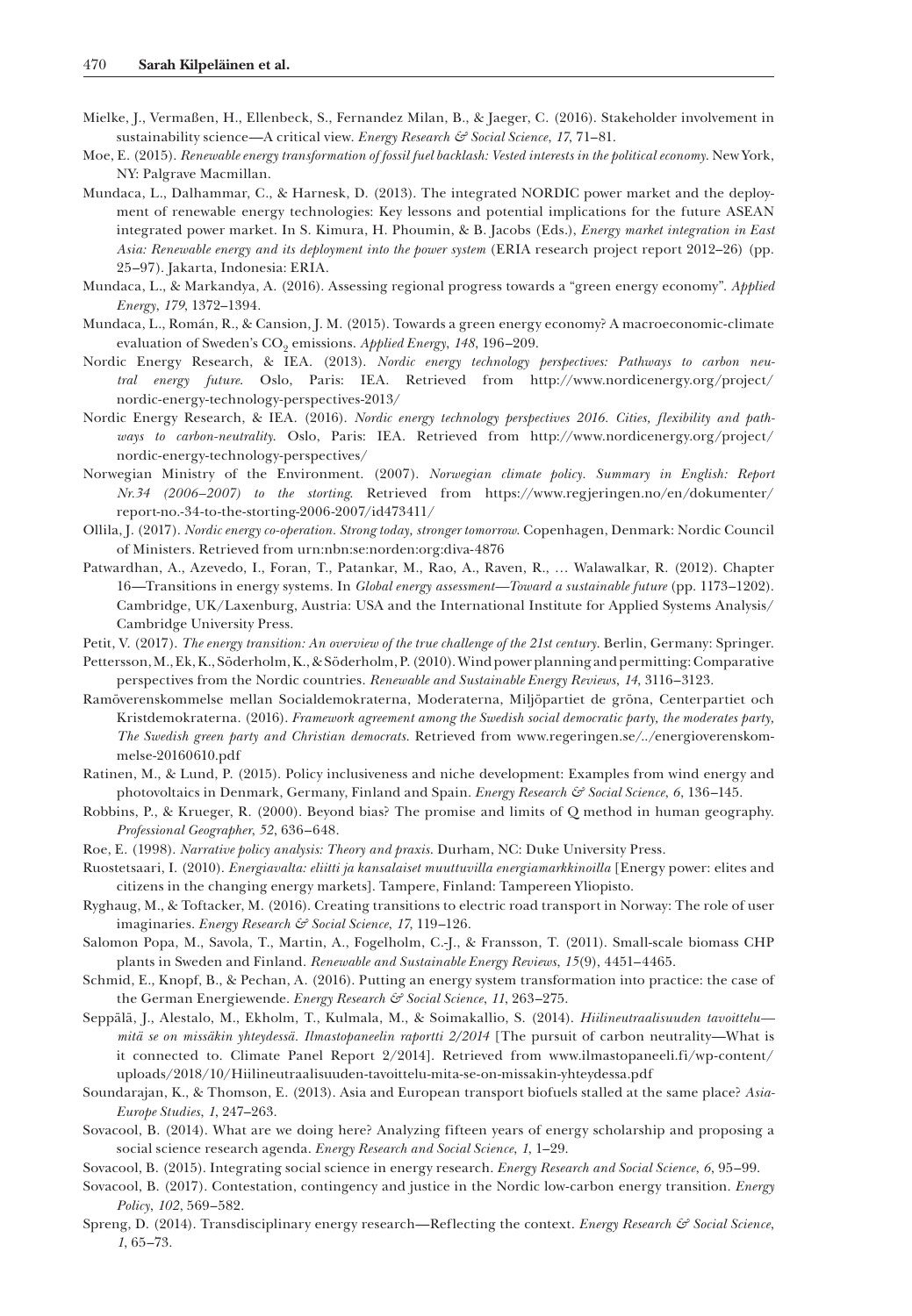- Spreng, D., Flüeler T. h., Goldblatt D. L., & Minsch J. (Eds.) (2012). *Tackling long-term global energy problems. The contribution of social science*. Dordrecht, the Netherlands: Springer.
- Statnett, Fingrid, Energinet.dk, & Svenska Kraftnät. (2016). *Challenges and opportunities for the Nordic power system*. Retrieved from [http://www.statnett.no/Global/Dokumenter/Challenges%20and%20opportunities\\_](http://www.statnett.no/Global/Dokumenter/Challenges and opportunities_Report.pdf) [Report.pdf](http://www.statnett.no/Global/Dokumenter/Challenges and opportunities_Report.pdf)
- Stephenson, W. (1953). *The study of behaviour. Q-technique and its methodology*. Chicago, IL: University of Chicago Press.
- SULPU [Finnish Heat Pump Association]. (2017). *The heat pump market in Finland 2017*. Retrieved from [https://](https://www.sulpu.fi/documents/184029/0/Heat Pump installations market in Finland 2017%2C slides.pdf) [www.sulpu.fi/documents/184029/0/Heat%20Pump%20installations%20market%20in%20Finland%20](https://www.sulpu.fi/documents/184029/0/Heat Pump installations market in Finland 2017%2C slides.pdf) [2017%2C%20slides.pdf](https://www.sulpu.fi/documents/184029/0/Heat Pump installations market in Finland 2017%2C slides.pdf)
- Tenggren, S., Wangel, J., Nilsson, M., & Nykvist, B. (2016). Transmission transitions: Barriers, drivers, and institutional governance implications of Nordic transmission grid development. *Energy Research and Social Science*, *19*, 148–157.
- Tilastokeskus [Statistics Finland]. (2016). *Tilastot: Energia: Tilastokeskuksen PX-Web-tietokannat* [Statistics: Energy: PX-Web databases of statistics Finland]. Retrieved from [http://pxnet2.stat.fi/PXWeb/pxweb/fi/StatFin/](http://pxnet2.stat.fi/PXWeb/pxweb/fi/StatFin/StatFin__ene__ehk/?tablelist=true&rxid=e59fa7e6-fca4-4a42-bcdd-5cf70868c1d8) [StatFin\\_\\_ene\\_\\_ehk/?tablelist=true&rxid=e59fa7e6-fca4-4a42-bcdd-5cf70868c1d8](http://pxnet2.stat.fi/PXWeb/pxweb/fi/StatFin/StatFin__ene__ehk/?tablelist=true&rxid=e59fa7e6-fca4-4a42-bcdd-5cf70868c1d8)
- Toivanen, P., Lehtonen, P., Aalto, P., Björkqvist, T., Järventausta, P., Kilpeläinen, S., … Mylläri, F. (2017). Finland's 2030 energy system as envisioned by expert stakeholders. *Energy Strategy Reviews*, *18*, 150–156.
- UNEP. (2011). *Towards a green economy. Pathways to sustainable development and poverty eradication*. United Nations Environment Programme. Retrieved from [http://web.unep.org/greeneconomy/resources/](http://web.unep.org/greeneconomy/resources/green-economy-report) [green-economy-report](http://web.unep.org/greeneconomy/resources/green-economy-report)

Watts, S., & Stenner, P. (2012). *Doing Q methodological research. Theory, method, interpretation*. London, UK: Sage.

Wong, C. M. L. (2016). Assembling interdisciplinary energy research through an actor network theory (ANT) frame. *Energy Research & Social Science*, *12*, 106–110.